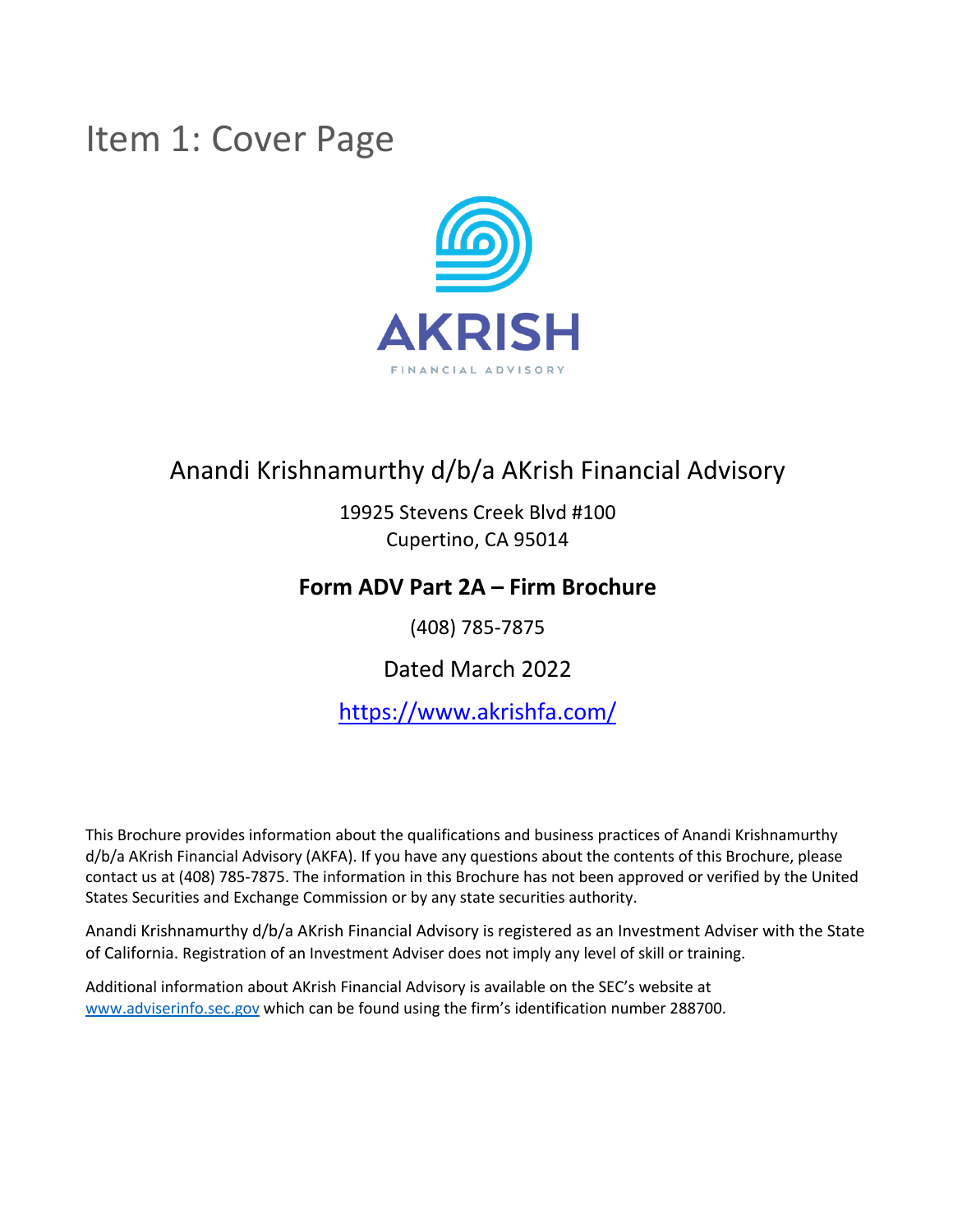## Item 2: Material Changes

### **Changes**

The following changes have been made to this version of the Disclosure Brochure:

• March 2022 Item 5: The hourly fee has been raised and is now \$300. Item 8: We have added private placement funds to our investment strategies.

We encourage clients and prospective clients to read this document in its entirety.

### **Future Changes**

From time to time, as required by our state regulator, we may amend this Disclosure Brochure for routine annual updates and/or to reflect changes in regulations or our business practices. This complete Disclosure Brochure or a Summary of Material Changes shall be provided to each Client annually and whenever a material change occurs in the business practices of AKrish Financial Advisory.

You may also view the current Disclosure Brochure online at the SEC's Investment Adviser Public Disclosure website at http://www.adviserinfo.sec.gov by searching for our firm name or our CRD number 288700.

In addition, you may request a copy of this Disclosure Brochure at any time, by contacting us at (408) 785-7875.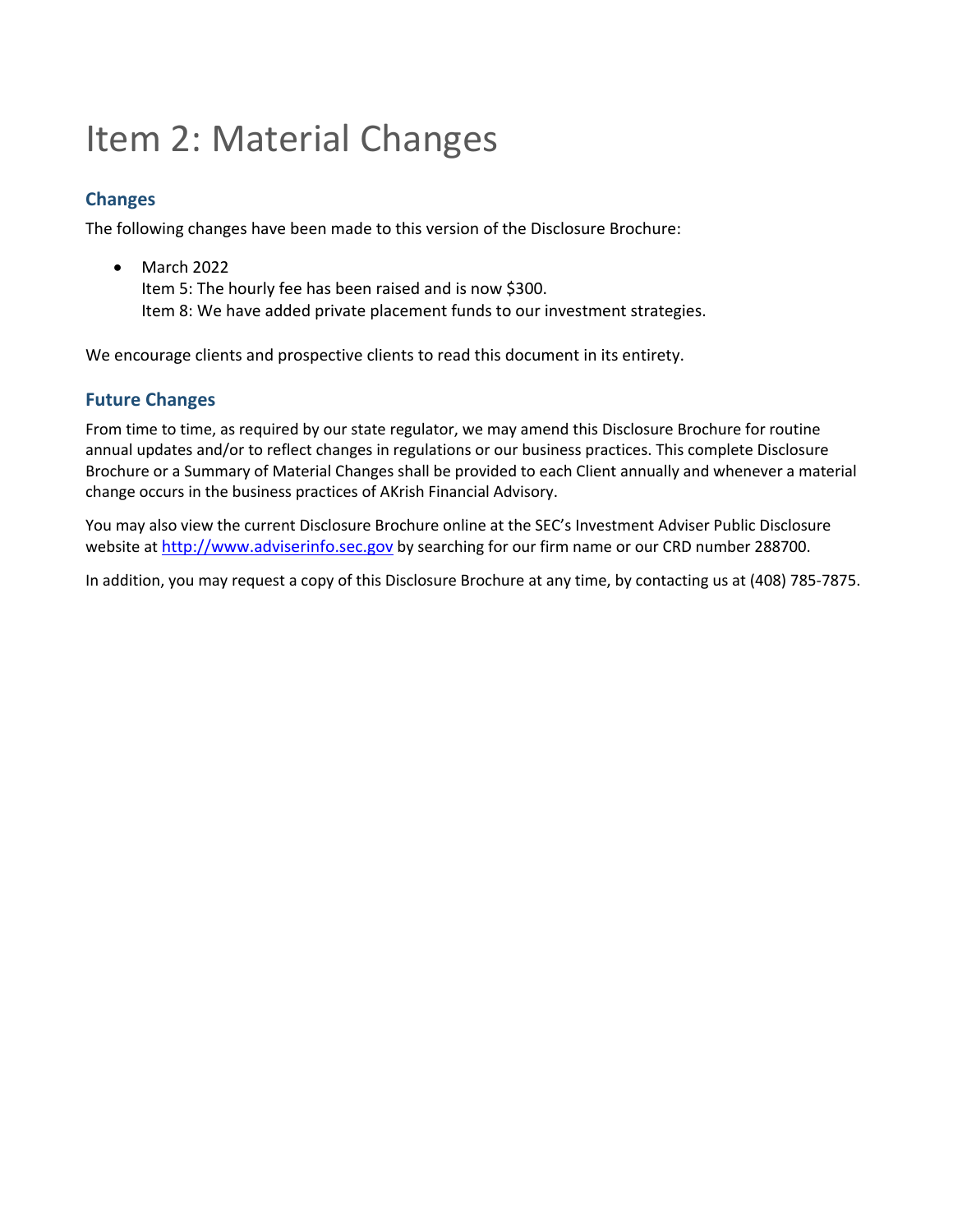## Item 3: Table of Contents

| Item 2: Material Changes                                                                       | $\overline{2}$ |
|------------------------------------------------------------------------------------------------|----------------|
| Item 3: Table of Contents                                                                      | 3              |
| Item 4: Advisory Business                                                                      | 4              |
| Item 5: Fees and Compensation                                                                  | 8              |
| Item 6: Performance-Based Fees and Side-By-Side Management                                     | 9              |
| Item 7: Types of Clients                                                                       | 10             |
| Item 8: Methods of Analysis, Investment Strategies and Risk of Loss                            | 10             |
| Item 9: Disciplinary Information                                                               | 13             |
| Item 10: Other Financial Industry Activities and Affiliations                                  | 14             |
| Item 11: Code of Ethics, Participation or Interest in Client Transactions and Personal Trading | 14             |
| Item 12: Brokerage Practices                                                                   | 15             |
| Item 13: Review of Accounts                                                                    | 16             |
| Item 14: Client Referrals and Other Compensation                                               | 16             |
| Item 15: Custody                                                                               | 16             |
| Item 16: Investment Discretion                                                                 | 16             |
| Item 17: Voting Client Securities                                                              | 17             |
| Item 18: Financial Information                                                                 | 17             |
| Item 19: Requirements for State-Registered Advisers                                            | 18             |
| Form ADV Part 2B - Brochure Supplement                                                         | 20             |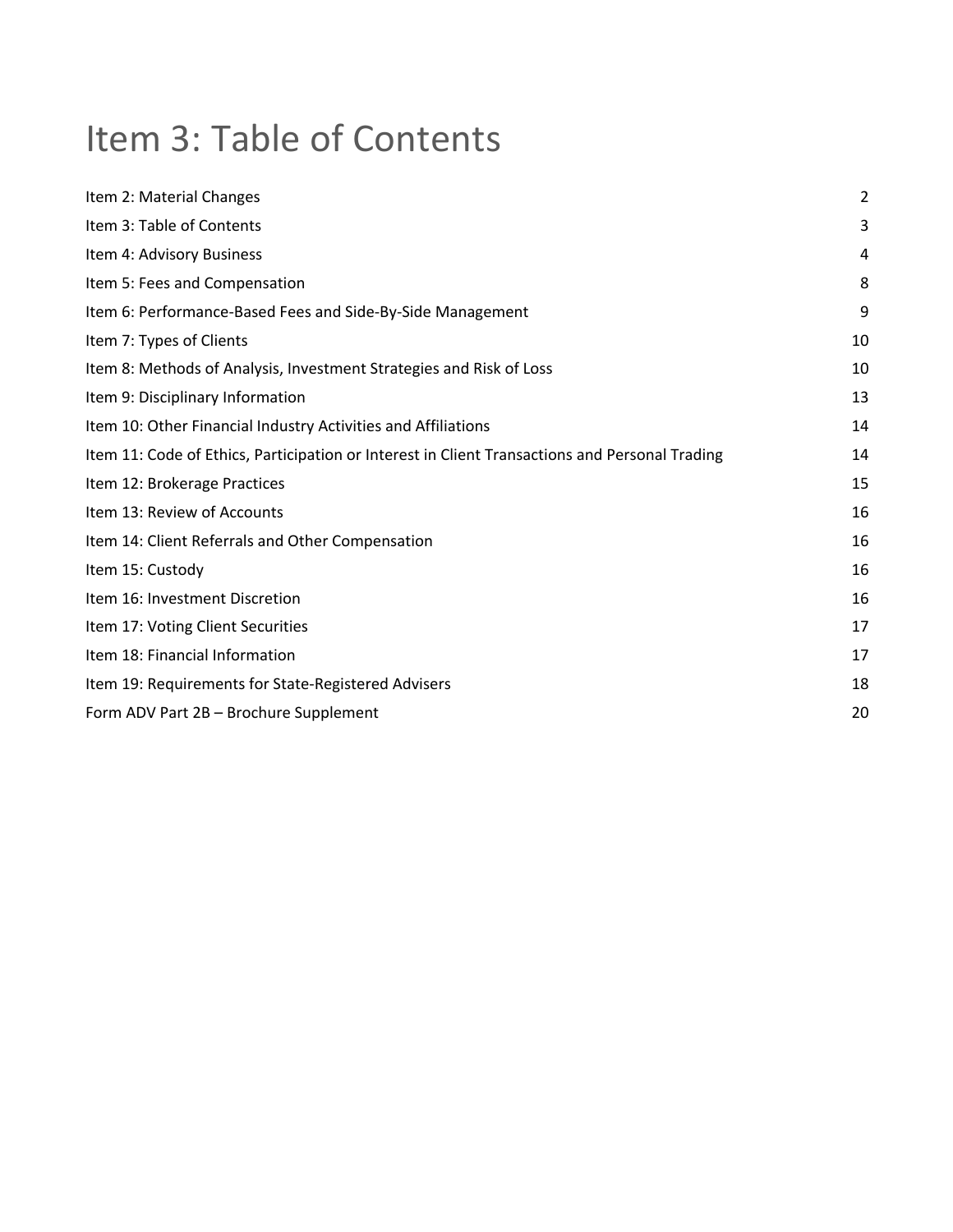## Item 4: Advisory Business

## **Description of Advisory Firm**

Anandi Krishnamurthy d/b/a AKrish Financial Advisory (AKFA) is registered as an Investment Adviser with the State of California. We were founded in June 2017. Anandi Krishnamurthy is the principal owner of AKrish Financial Advisory.

We provide a range of financial advisory solutions to our clients covering topics such as:

- financial goals and objectives,
- cash flow and debt management,
- stock compensation and other employee benefits,
- retirement planning,
- tax planning,
- advice on investments,
- saving for college,
- review of insurance coverage (risk management) and
- estate plan review.

We provide investment advice but do not manage assets. We develop customized, tax-efficient, low-cost portfolios based on our clients' goals and objectives, time horizon, risk tolerance, risk capacity and the need for risk. We deliver an account specific list of trades to our clients and, when necessary, help them implement the trades. We perform periodic reviews to reaffirm the basis for the portfolio and to rebalance.

### **Types of Advisory Services**

We offer both broad-based, comprehensive financial planning and investment advice as well as targeted advice on select topics. Our clients engage us on an ongoing basis or for a one-time project which typically lasts between 4 to 12 weeks. Occasionally, we provide engagements that are billed hourly.

#### *Initial Meeting*

We conduct an introductory meeting with each prospective client to understand your need for financial advice and your current financial situation. We describe our background and services and provide you an opportunity to ask any questions you may have about us or our process. At the end of this meeting or soon after, we will provide you the cost of the engagement and a timeline for the engagement. There is no charge for this meeting.

You may engage us for comprehensive financial planning and investment advice or for advice on select topics. Please note that if you request advice on select topics, the scope of the engagement is limited, and your overall financial situation or needs may not be fully addressed.

During or prior to the introductory meeting, we will provide you with our current ADV Part 2 advisory brochure and our privacy policy statement. The firm will also ensure disclosure of any material conflicts of interest regarding our firm and its associates that could be reasonably expected to impair the rendering of unbiased and objective advice.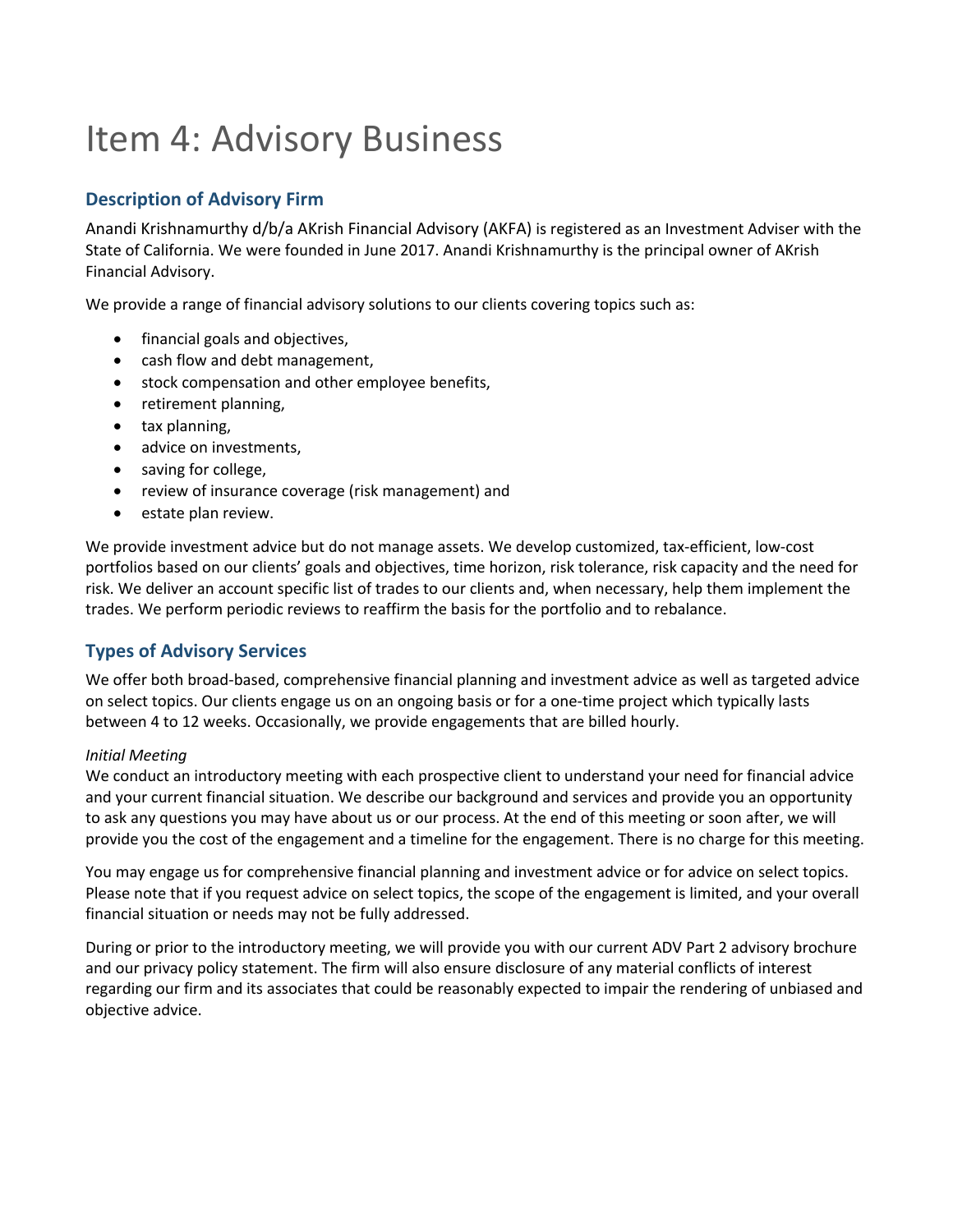#### *Types of Engagement*

AKrish Financial Advisory offers 3 types of engagements:

- Ongoing Planning: This is our most comprehensive offering. We perform the initial analysis, make recommendations and help our clients with the implementation. Afterwards, we continue to provide ongoing services such as annual tax planning, investments review and rebalancing. Clients may reach out to us at any time for financial advice. For this type of engagement, we charge an initial onboarding fee and ongoing quarterly fees.
- Project: This is a one-time engagement which typically lasts between 6 weeks to 6 months. We perform the initial analysis, make recommendations and provide some help with the implementation. We charge a fixed fee for this service.
- Hourly: On rare occasions, we offer an hourly engagement where we charge for a minimum of two hours. These engagements are generally not comprehensive but restricted to one or more specific topics.

#### *Agreement*

Should you wish to engage our firm for its services, you (the client) and we (AKrish Financial Advisory) must first enter into a written agreement. Once the agreement is signed, depending on the scope of the engagement, we may request copies of current documents such as the ones listed below, early in the process:

- tax returns,
- insurance policies,
- details of mortgages and other debts,
- pay stubs and W-2s,
- details of retirement plans and benefits provided by your employer,
- wills, codicils and trusts,
- social Security statements,
- up-to-date account statements for retirement and non-retirement accounts and
- completed risk profile questionnaires and other forms provided by our firm.

We use this information to develop your financial plan and, based on the type of agreement, to provide investment advice. It is important that the information and financial statements you provide are recent and accurate. We may, but are not obligated to, verify the information you have provided.

### **Financial Planning and Investment Advisory Services**

The following is a detailed description of the typical services we provide.

#### *Financial Goals and Objectives*

We begin all engagements by understanding your near, medium and long-term financial goals and objectives.

#### *Cash Flow and Debt Management*

We conduct a review of your income and expenses to determine your current cash flow. For clients with tight cash flows, we look for ways to increase income, reduce expenses and/or reconfigure debt to ease the crunch. For clients with surplus cash flows, we recommend optimal ways to save and invest the excess. We analyze client debts and propose payment strategies based on factors such as the interest rate of the debt, outstanding balances and any income tax implications. We may also recommend what we believe to be an appropriate cash reserve for emergencies and other short-term financial goals, a choice of accounts (such as money market funds) for such reserves and strategies to save the desired amounts.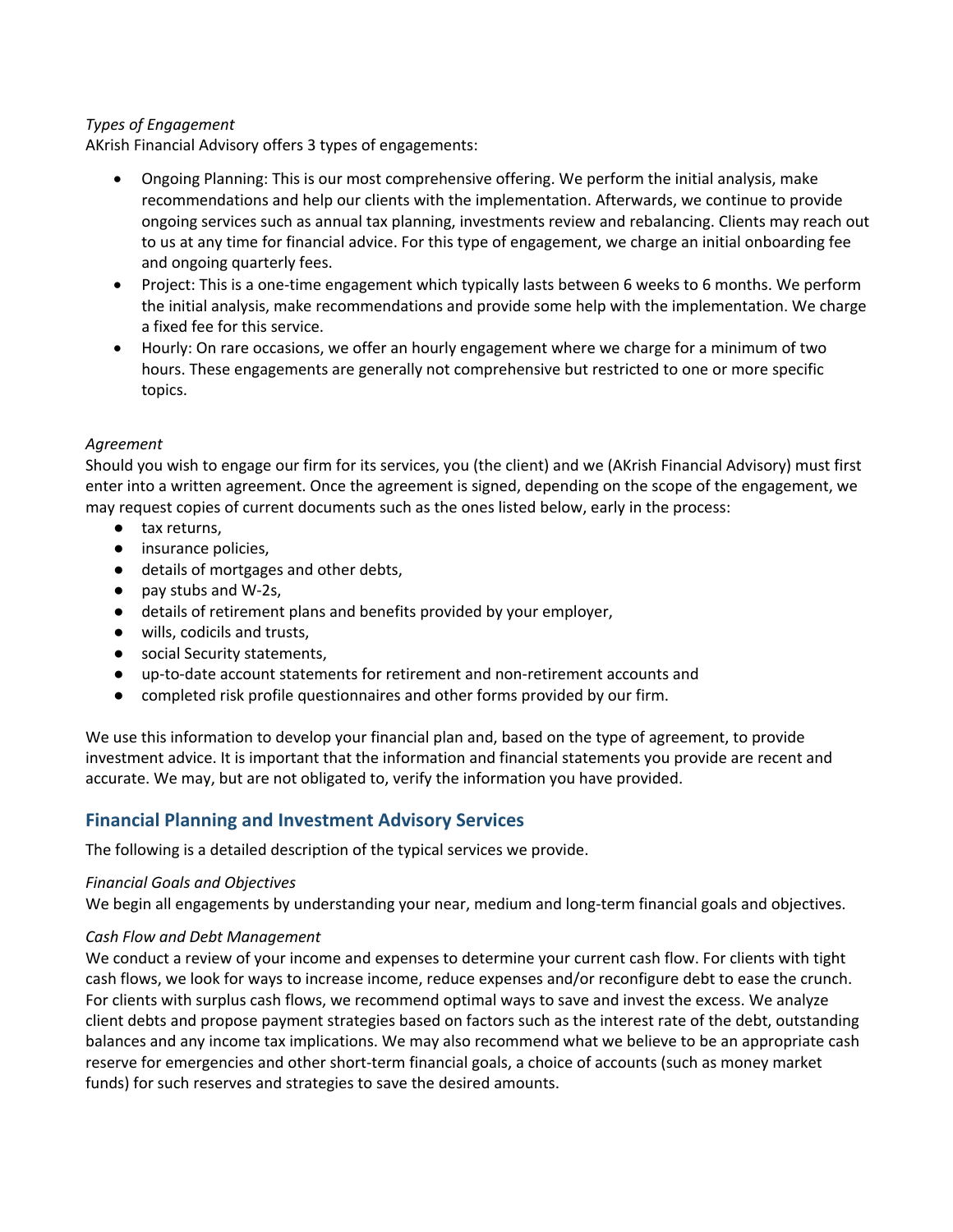#### *Stock Compensation and Other Employee Benefits*

We review the benefits provided by your employer and provide recommendations on the ones applicable to you. We provide comprehensive advice on all types of stock compensation (ISOs, ESPPs, NSOs and RSUs). We pay special attention to retirement plans, such as 401k plans, ensure our clients fully understand their individual plans and recommend they maximize their contributions depending on their cash flow.

#### *Retirement Planning*

We employ financial planning software and develop projections of the likelihood of achieving your financial goals. This includes Monte Carlo simulations to estimate probability of success. For clients where the projections show less than the desired results, we use the software to demonstrate the impact of making adjustments to the retirement plan such as working longer, saving more, spending less or taking more risk with investments. If you are near retirement or already retired, we plan for income replacement, tax-aware distribution from your portfolio, ROTH conversion and social security strategies.

#### *Tax Planning*

We review your recent tax returns and the sources of income and propose strategies to minimize your tax liability. This includes maximizing contributions to tax-deferred accounts, building up ROTH balances where applicable, charitable gifting, tax loss harvesting and strategies for stock options.

#### *Investment Advice and Portfolio Design*

We start the investment advisory process by considering factors such as your financial goals and objectives, time horizon, risk tolerance, risk capacity and the need for risk and propose an appropriate stock/bond ratio. The stock/bond ratio broadly determines the asset class mix for the target portfolio. We then compare your existing investments against this target portfolio and provide an assessment of the positions that are, in our opinion, aligned with the proposed investment strategy and those that need repositioning. We pay special attention to concentrated stock holdings, employee stock plans as well as the tax impact of each sell recommendation.

We may recommend you consolidate selected accounts and/or open additional accounts. We do not have a relationship with any broker/dealer or custodian and are able to handle accounts at most major firms. If needed, we help in the selection of broker/dealers or custodians and opening investment accounts.

We provide our ongoing clients with a detailed list of account-specific trades. We do not execute trades on your behalf, either with your approval or on a discretionary basis. Most of our clients execute the trades by themselves. If needed, we will assist you in executing the trades.

We provide our project clients, with high level recommendations on the portfolio, generally at the account level and the asset class level.

The strategies and types of investments we may recommend are further discussed in Item 8 of this brochure.

#### *Saving for College*

We estimate future college costs and provide tax-efficient saving strategies and investment recommendations to meet those costs. Financial aid for students entering college is a specialized field and is not one of our competencies.

#### *Review of Insurance Coverage*

We analyze your exposure to risks that could have a significant adverse impact on your finances, such as an auto accident, house fire, premature death or long-term disability. We review your current coverage for adequacy and provide recommendations for more robust coverage, when necessary. For some clients, where we believe additional analysis is helpful, we work with  $3<sup>rd</sup>$  party insurance brokers.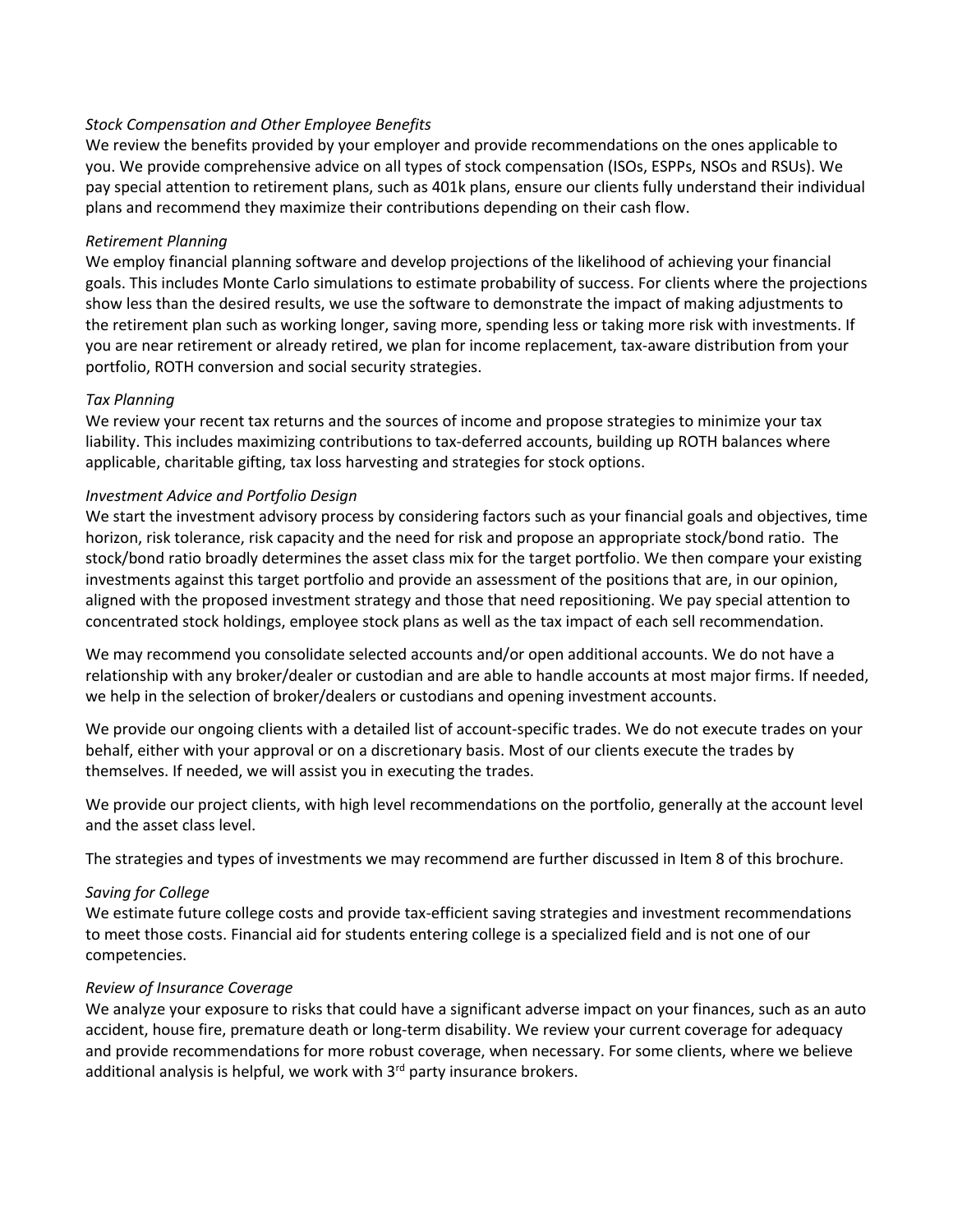AKrish Financial Advisory is not financially compensated in any manner by these 3<sup>rd</sup> party brokers. We work with them to leverage their expertise of the subject matter and their network of insurance companies.

#### *Estate Plan Review*

For clients that currently do not have an estate plan in place, we encourage you to start the process and provide a list of estate planning attorneys for your convenience. You are under no obligation to engage an attorney from our list. For clients that currently have an estate plan, we review your plan which may include wills, powers of attorney, trusts and other related documents. Whenever there are changes to tax laws and/or to your life circumstances, we may recommend you meet with the estate planning attorney and update the plan. We review titling and beneficiary designations of your assets and encourage you to complete/update those according to instructions from the attorney. From time-to-time and with your approval, we may participate in meetings or phone calls between you and your attorney. For clients of large estates with potential future estate tax liabilities, we may work with the estate planning attorney on tax minimization strategies.

#### **Duration of Engagement**

#### *Clients with Ongoing Engagements*

We will contact you at least once a year, or more frequently, to review relevant sections of the plan and monitor implementation. Tax planning, investment review and portfolio rebalancing are ongoing activities for most clients. We periodically review other parts of the plan. You may contact us by email at any time with questions or request for advice. We strongly urge all our clients to notify us of any life-changes, and to schedule a review any time there is such a change.

#### *Clients with Project Engagements*

Unless otherwise stated in the agreement with the firm, upon completion of our presentation or delivery of advice, our engagement is typically concluded.

#### **Educational Workshops**

We may provide educational workshops, at no cost, for groups desiring general advice on investments and personal finance. Topics may include issues related to financial planning, college and estate planning, retirement strategies, or other economic and investment topics.

Our workshops are educational in nature and do not involve the sale of insurance or investment products. Information presented will not be based on any one person's need nor do we provide individualized investment advice to attendees during our general sessions.

#### **General Information**

AKrish Financial Advisory does not provide legal or accounting services. With your consent, we may work with your other advisers (attorneys, accountants, etc.) to assist with coordination and implementation of accepted strategies. You should be aware that these other advisers will charge you separately for their services and these fees are in addition to our advisory fees.

Our firm will use its best judgment and good faith effort in rendering its services. AKrish Financial Advisory cannot warrant or guarantee any level of investment performance or that your investments will be profitable over time. There is even a possibility of loss of principal. Past performance is not necessarily indicative of future results.

Except as may otherwise be provided by law, our firm will not be liable to the client, heirs, or assignees for any loss an account may suffer by reason of an investment decision made or other action taken or omitted in good faith by our firm with the degree of care, skill, prudence and diligence under the circumstances that a prudent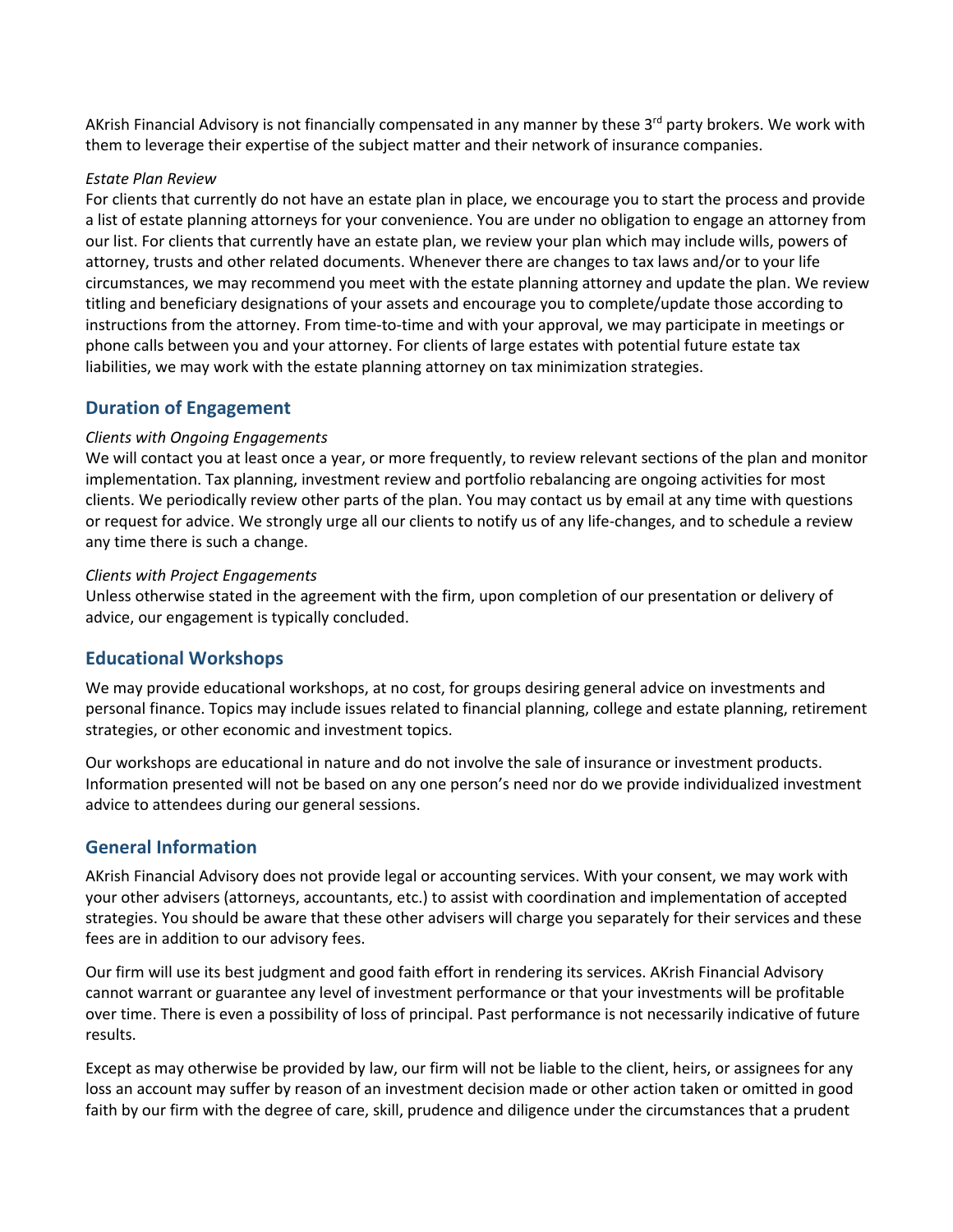person acting in a fiduciary capacity would use; any loss arising from our adherence to your direction or that of your legal agent; any act or failure to act by a service provider maintaining an account.

Federal and state securities laws impose liabilities under certain circumstances on persons who act in good faith and, therefore, nothing contained in this document shall constitute a waiver of any rights that a client may have under federal and state securities laws.

### **Client Tailored Services and Client Imposed Restrictions**

We offer the same suite of services to all our clients. However, each client's financial plan and its implementation is dependent upon client-specific circumstances, facts and client-imposed restrictions. We take these factors into account and build clients specific financial plans and portfolio recommendations.

#### **Wrap Fee Programs**

We do not participate in wrap fee programs.

#### **CCR Section 260.235.2 Disclosure**

For clients who receive our financial planning or investment advisory services, we must state when a conflict exists between the interests of our firm and the interests of our client. The client is under no obligation to act upon our recommendation. If the client elects to act on any of the recommendations, the client is under no obligation to effect the transaction through our firm.

## Item 5: Fees and Compensation

Please note, unless a client has received the firm's disclosure brochure at least 48 hours prior to signing the investment advisory contract, the contract may be terminated by the client within five (5) business days of signing, without incurring any advisory fees.

#### **Compensation and Fee Schedule**

AKrish Financial Advisory charges on a fee-only basis for financial planning and investment advisory services. Fees may be hourly or fixed as detailed below. Our only source of compensation is the fees paid by our clients. We do not accept commissions, referral fees or revenue sharing arrangements.

#### *Ongoing Engagement Fees*

We offer an ongoing engagement model, for clients seeking ongoing financial planning and investment advisory services. Fees are typically between \$2,400 and \$6,000 per year depending on the complexity of a client's financial situation and are billed quarterly, in arrears. In addition, we typically charge a fixed, one-time, fee between \$2,500 and \$6,000 for the upfront time and effort involved in completing the initial financial plan and helping the client implement the resulting recommendations. 25% of the one-time fee is due at the time of signing the client agreement. The one-time fee is generally waived when a recent project client signs up for an ongoing engagement. The one-time and annual fees are negotiable and will be agreed upon before the start of any work, generally after the initial meeting.

In the event of termination by client, fees will be pro-rated to the end of the current month.

#### *One-time Project Fees*

Our financial planning and investment advisory services may be provided on a project basis for a fixed fee, typically ranging from \$2,500 to \$8,000 as determined by the complexity of the project and the time estimated.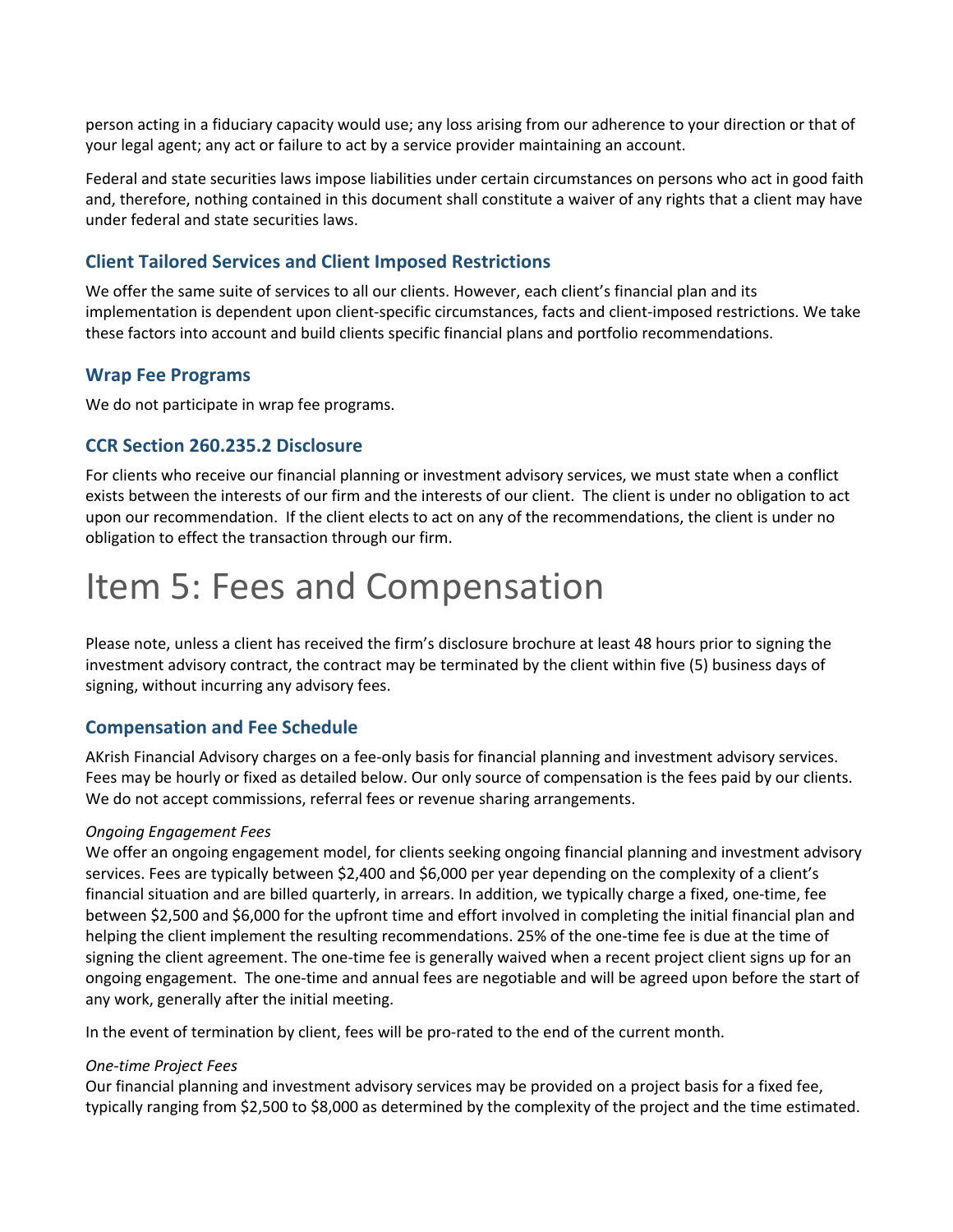The fixed fee is negotiable and will be agreed upon before the start of any work, generally after the initial meeting.

A one-time, upfront payment of 25% of the total project cost is due at the time of signing the client agreement. The remainder of the project fee is due upon completion of the engagement. In the event of early termination by client, up to 100% of the fees may be due, based on the level of completion of the project.

#### *Hourly Fees*

We may be engaged for our financial planning and investment advisory services under an hourly fee arrangement. The hourly rate is based upon the scope and complexity of the engagement. Fees for these services \$300 per hour; billed in 15-minute increments (four increments per hour), and a partial increment (i.e., eight minutes, etc.) will be treated as a whole increment. The hourly fee is negotiable and will be agreed upon before the start of any work, generally after the initial meeting.

A one-time, upfront payment equal to two hours at the hourly rate is due at the time of signing the client agreement. The remainder of the hourly fee is due upon completion of the engagement. In the event of early termination by client, payment for the hours already worked is due.

All fees may be paid by check or electronic funds transfer using Automated Clearing House (ACH).

### **Other Types of Fees and Expenses**

When implementing an investment recommendation, the client may incur additional fees such as brokerage commissions, transaction fees, and other related costs and expenses. Clients may incur certain charges imposed by broker-dealers, and other third parties such as custodial fees, deferred sales charges, odd-lot differentials, transfer taxes, wire transfer and electronic fund fees, and other fees and taxes on brokerage accounts and securities transactions. Mutual fund and exchange traded funds also charge internal management fees, which are disclosed in a fund's prospectus. Such charges, fees and commissions are exclusive of and in addition to our fee, and we shall not receive any portion of these commissions, fees, and costs.

Item 12 further describes the factors that we consider in recommending broker-dealers for client's transactions and determining the reasonableness of their compensation (e.g., commissions).

We do not accept compensation for the sale of securities or other investment products including asset-based sales charges or service fees from the sale of mutual funds.

### **CCR Section 260.238(j) Disclosure**

Please note, lower fees for comparable services may be available from other sources.

## Item 6: Performance-Based Fees and Side-By-Side Management

We do not offer performance-based fees.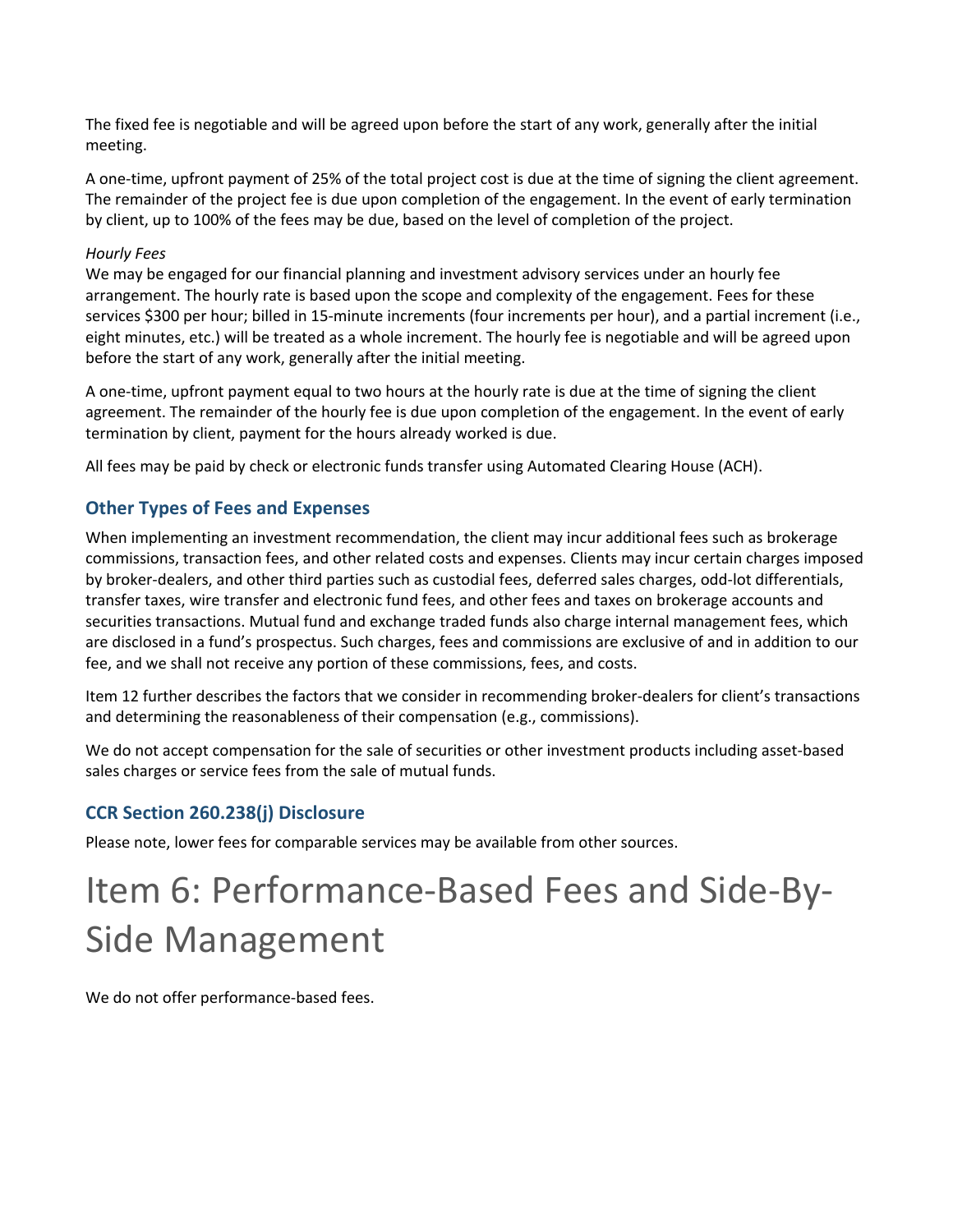## Item 7: Types of Clients

We provide financial planning and investment advice to individuals, high net worth individuals, trusts, estates, retirement plans, as well as small businesses.

AKrish Financial Advisory does not require minimum income levels, minimum level of assets or other similar conditions for its advisory services. The firm reserves the right to waive or reduce certain fees based on unique individual circumstances, special arrangements or pre-existing relationships. We also reserve the right to decline services to any prospective client for any non-discriminatory reason.

# Item 8: Methods of Analysis, Investment Strategies and Risk of Loss

### **Methods of Analysis**

When clients engage us for investment advice (described in Item 4 of this brochure) as part of their financial plan, we first gather and consider several factors, including:

- current financial situation,
- current and long-term needs,
- investment goals and objectives,
- level of investment knowledge,
- tolerance for risk and
- restrictions, if any, on the investment choices.

We may employ fundamental analysis and evaluate economic factors such as prevailing interest rates, the state of the economy, and projected future growth of an industry sector. In addition to our own research, the firm's recommendations may be drawn from sources that include projections from economists and other industry professionals, corporate rating services, company press releases, annual reports, prospectuses and regulatory filings.

We make asset allocation and investment policy decisions based on these and other factors. We will discuss with you how, in our best judgment, to meet your objectives while at the same time seeking a prudent level of risk exposure.

#### *Investment Strategies*

We recognize that each client's needs and goals are different; subsequently portfolio strategies and underlying investment vehicles may vary. Generally, we ascribe to a Core + Satellite investment strategy which blends passive (or index) and active investing, where low-cost, passive investments are used as the basis or "core" of a portfolio and actively managed investments are added as "satellite" positions. We expect most portfolios to include passive investments while not all portfolios will include satellite positions.

Employing this strategy, the portfolio core holdings are indexed to potentially more efficient asset classes, while outlying selections are often active holdings that are attempting to outperform a particular sector, or a selection of particular positions to increase core diversification, or to improve portfolio performance, or reduce risk during downward trends in the market and during times of uncertainty.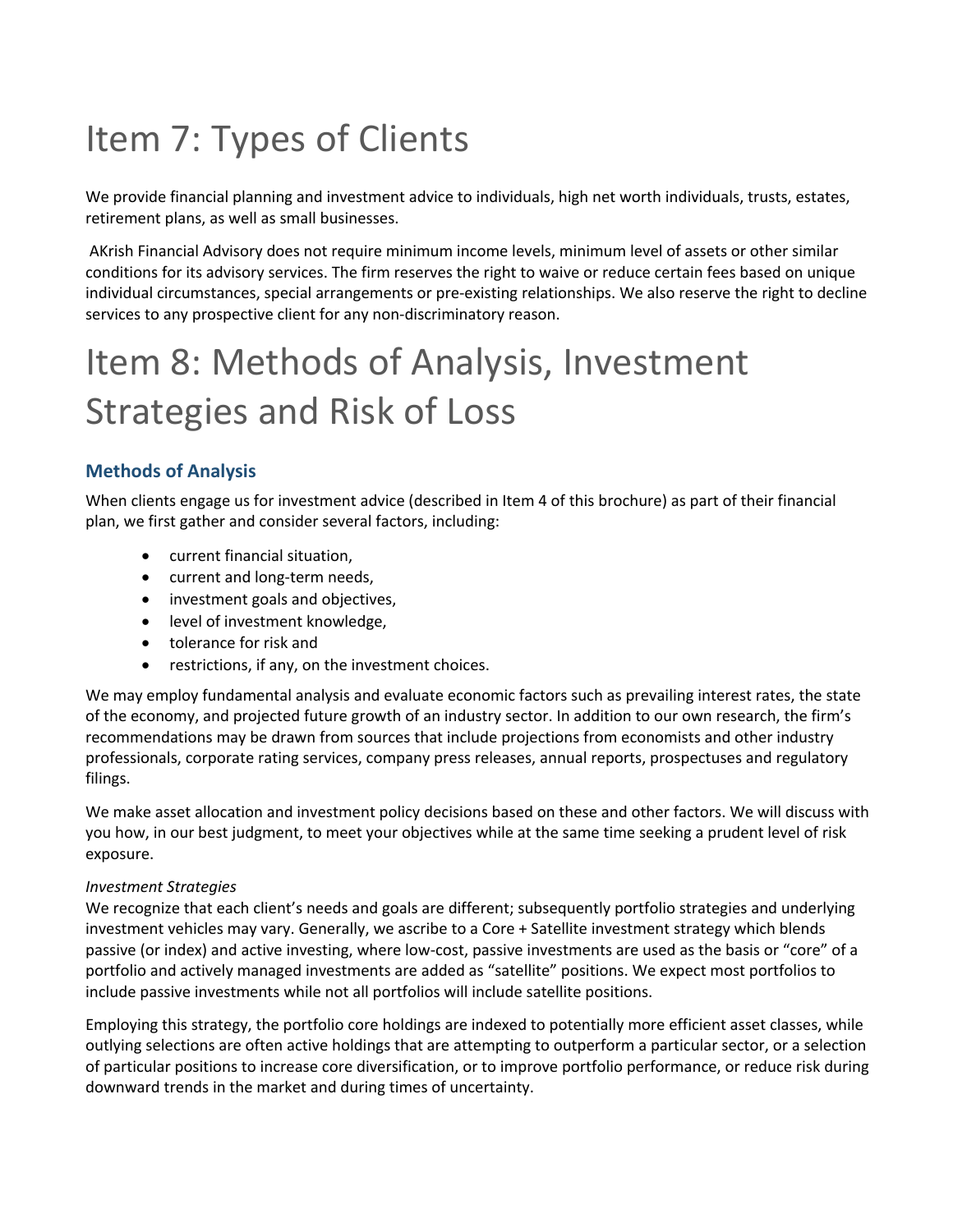For example, the core of a portfolio may be built with low-cost index funds or ETFs; satellite holdings would include active holdings with unique strategies that are believed capable of adding value beyond a stated benchmark over a full market cycle. Satellite holdings may employ actively managed mutual funds, unique sector or strategy ETFs/ETNs, individual securities such as stocks or bonds, etc., to assist in the over-or-under allocation to specific sectors, regions, assets classes, etc.

In rare occasions, AKrish Financial Advisory performs due diligence on private funds and may recommend clients invest in these private funds. Should a client choose to act on our recommendation to invest in a private fund, they will do so on their own accord (AKrish Financial Advisory does not implement these recommendations). A conflict of interest exists because employees of AKrish Financial Advisory may personally invest in these private funds. AKrish Financial Advisory does not receive any compensation for performing due diligence on these private funds, nor does the firm receive any compensation when an advisory client invests in a private fund the firm has performed due diligence on. AKrish Financial Advisory does not manage any private fund assets, including those on which we perform due diligence, or those in which employees may personally invest.

#### **Risk of Loss**

We believe our strategies and investment recommendations are designed to produce the appropriate potential return for the given level of risk; however, we cannot guarantee that an investment objective or planning goal will be achieved. As an investor you must be able to bear the risk of loss that is associated with your account, which may include the loss of some or your entire principal. In general, risks regarding markets may be at the investment strategy level or at the level of the individual positions selected to implement a strategy.

#### **Investment Strategy Risks**

#### *Management Risk*

The performance of an investment with a firm varies with the success and failure of its investment strategies, research, analysis and determination of its portfolio. If an investment strategy were not to produce expected returns, the value of the investment would decrease.

#### *Market Risk*

When the stock market as a whole or an industry, as a whole, falls, it can cause the prices of individual stocks to fall indiscriminately. This is also called systemic or systematic risk.

#### *Passive Market Strategies Risk*

Should a portfolio employ a passive, efficient markets approach, an investor will need to consider the potential risk that the broader allocation may at times generate lower-than-expected returns than a specific asset. And, that the return for an asset class, over a specific time period, is a deviation from the average return for the asset class.

#### *Research Data Risk*

When research and analyses are based on commercially available software, rating services, general market and financial information, or due diligence reviews, a firm is relying on the accuracy and validity of the information or capabilities provided by selected vendors, rating services, market data, and the issuers themselves. Therefore, while our firm makes every effort to determine the accuracy of the information received, we cannot predict the outcome of events or actions taken or not taken, or the validity of all information researched or provided which may or may not affect the advice on or investment management of an account.

#### *Socially Conscious Investing Risk*

If you require your portfolio to be invested according to socially conscious principles, you should note that choices for investments of this type may be limited and because of this limitation you may not be as well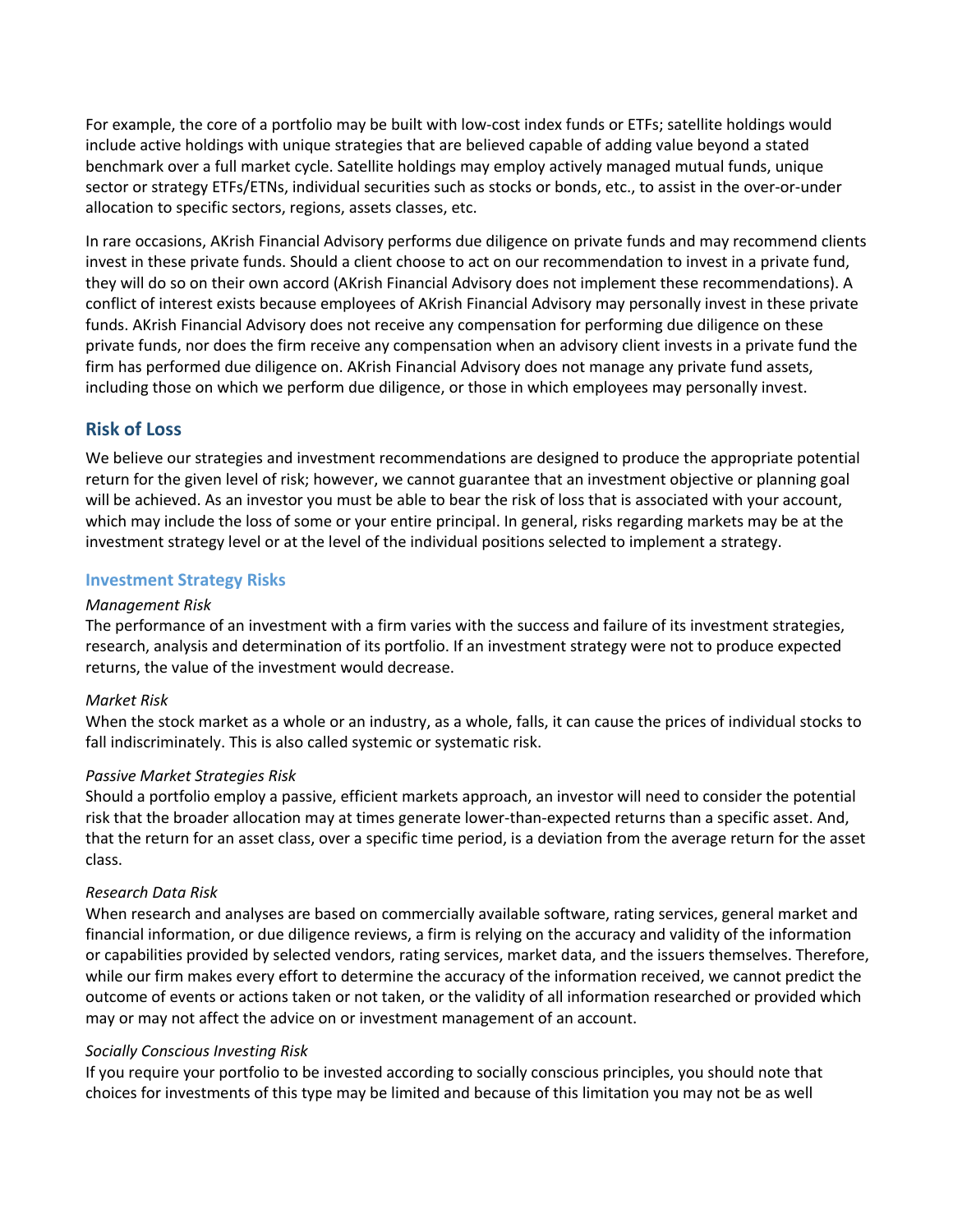diversified among various asset classes. The number of publicly traded companies that meet socially conscious investment parameters is also limited, and due to this limitation, there is a probability of similarity or overlap of holdings, especially among socially conscious mutual funds or ETFs. Therefore, there could be a more pronounced positive or negative impact on a socially conscious portfolio, which could be more volatile than a fully diversified portfolio.

#### **Security-Specific Material Risks**

Examples of risk associated with specific positions:

#### *Company Risk*

When investing in securities, there is always a certain level of company or industry-specific risk that is inherent in each company or issuer. There is the risk that the company will perform poorly or have its value reduced based on factors specific to the company or its industry. This is also referred to as unsystematic risk and can be reduced through appropriate diversification.

#### *ETF/ETN and Mutual Fund Risk*

ETFs/ETNs and mutual funds may carry additional expenses based on their share of operating expenses and certain brokerage fees, which may result in the potential duplication of certain fees. The risk of owning these types of holdings also reflects the risks of their underlying securities. ETF/ETNs also may face periods of significant market fluctuations that reduce their liquidity and/or increase their discount to their underlying securities. ETF/ETN liquidity can be complicated to assess, because it is affected by multiple factors, including the liquidity of the underlying securities, as well as the fact that new shares can be created, and existing shares can be repurchased in response to market demand; this ability to manipulate supply and demand can make liquidity difficult to predict.

#### *Fixed Income Risks*

Various forms of fixed income instruments, such as bonds, money market funds, bond funds, and certificates of deposit, may be affected by various forms of risk, including:

*Credit Risk* - Credit risk is a potential risk that an issuer would be unable to pay scheduled interest or repay principal at maturity, sometimes referred to as "default risk." Credit risk may also occur when an issuer's ability to make payments of principal and interest when due is interrupted. This may result in a negative impact on all forms of debt instruments, as well as funds or ETF share values that hold these issues. Bondholders are creditors of an issuer and have priority to assets before equity holders (i.e., stockholders) when receiving a payout from liquidation or restructuring. When defaults occur due to bankruptcy, the type of bond held will determine seniority of payment.

*Duration Risk* - Duration is a measure of a bond's volatility, expressed in years to be repaid by its internal cash flow (interest payments). Bonds with longer durations carry more risk and have higher price volatility than bonds with shorter durations.

*Interest Rate Risk* - Risk that the value of the fixed income holding will decrease because of an increase in interest rates.

*Liquidity Risk* - The inability to readily buy or sell an investment for a price close to the true underlying value of the asset due to a lack of buyers or sellers. While certain types of fixed income are generally liquid (i.e., treasury notes), there are periods of market uncertainty when there are few sellers or buyers for some assets, and this causes sharp and unpredictable price movements. Conversely, when trading volume is high, there is a risk of not being able to purchase a particular issue at the desired price.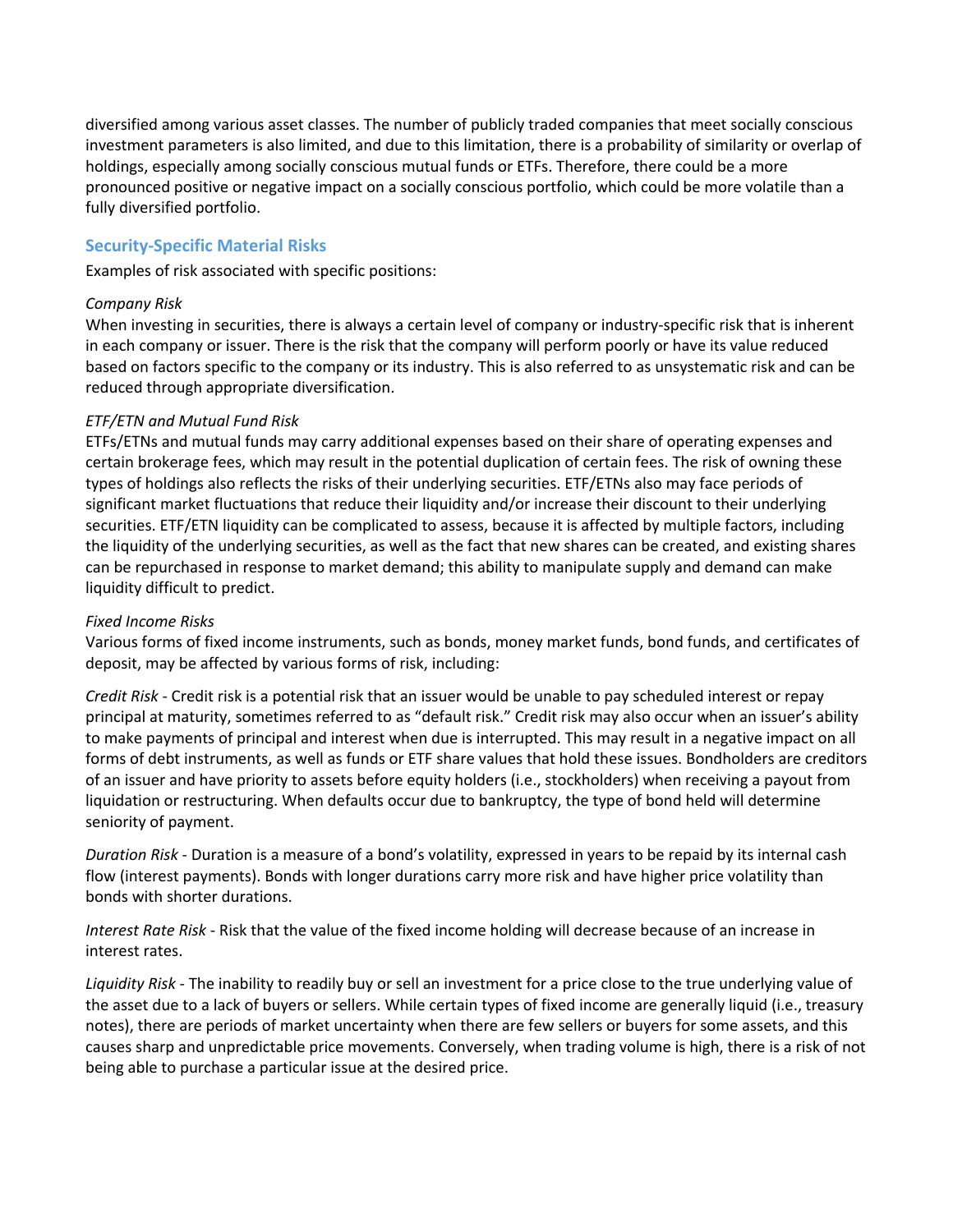*Reinvestment Risk* – With declining interest rates, investors may have to reinvest interest income or principal at a lower rate.

#### *Index Investing*

ETFs and indexed funds have the potential to be affected by "tracking error risk." Tracking error risk is when the performance of the index fund deviates from the from performance of the benchmark. This may be because the fund attempts to mirror the index with a "sample" or "optimize" strategy.

#### *Inflation Risk*

When any type of inflation is present, a dollar today will not buy as much as a dollar next year because purchasing power is eroding at the rate of inflation.

#### *QDI Ratios*

While many ETFs, ETNs, and index mutual funds are known for their potential tax-efficiency and higher "qualified dividend income" (QDI) percentages, there are asset classes within these investment vehicles or holding periods within that may not benefit. Shorter holding periods, as well as commodities and currencies (that may be part of an ETF/ETN or mutual fund portfolio), may be considered "non-qualified" under certain tax code provisions. We consider a holding's QDI when tax-efficiency is an important aspect of the client's portfolio.

#### **Private Funds Risks**

Investing in private funds involves a high degree of risk which renders them a suitable investment only for persons of adequate means. These investments are generally risky and offer no guarantee of success. They are illiquid where your asset may be tied up for several years. Typical risk factors may include, but are not limited to, complicated cost structures, changes in capital markets and the economy, changes in applicable laws and regulations, natural disasters, the risk of leverage and conflicts of interest between the investors and management.

## Item 9: Disciplinary Information

#### **Criminal or Civil Actions**

AKrish Financial Advisory and its management have not been involved in any criminal or civil action.

#### **Administrative Enforcement Proceedings**

AKrish Financial Advisory and its management have not been involved in administrative enforcement proceedings.

#### **Self-Regulatory Organization Enforcement Proceedings**

AKrish Financial Advisory and its management have not been involved in legal or disciplinary events that are material to a client's or prospective client's evaluation of AKrish Financial Advisory or the integrity of its management.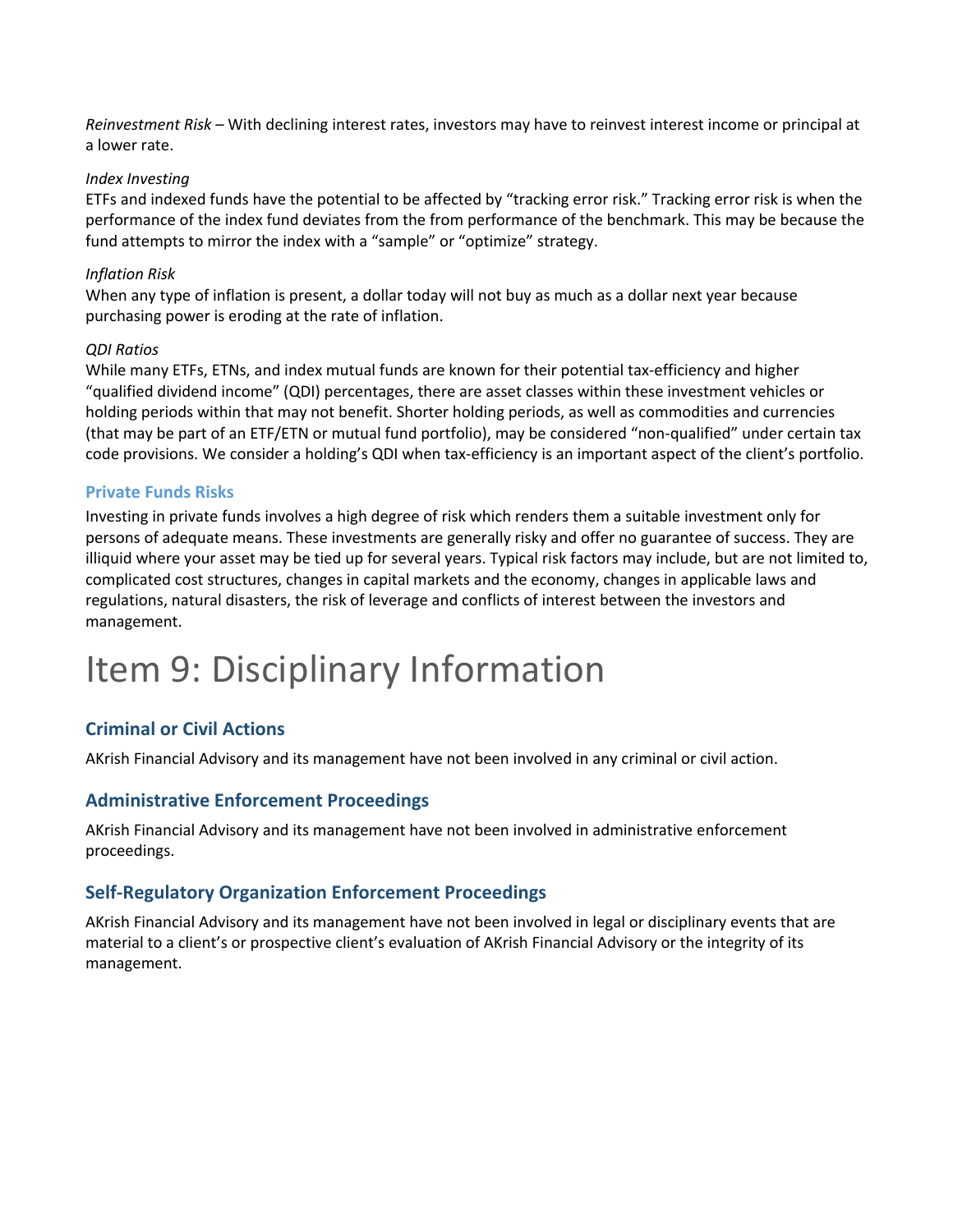## Item 10: Other Financial Industry Activities and Affiliations

No AKrish Financial Advisory employee is registered, or has an application pending to register, as a broker-dealer or a registered representative of a broker-dealer.

No AKrish Financial Advisory employee is registered, or has an application pending to register, as a futures commission merchant, commodity pool operator or a commodity trading advisor.

AKrish Financial Advisory does not have any related parties. As a result, we do not have a relationship with any related parties.

AKrish Financial Advisory only receives compensation directly from clients. We do not receive compensation from any outside source. We do not have any conflicts of interest with any outside party.

## **Disclosure of Material Conflicts**

All material conflicts of interest under CCR Section 260.238(k) are disclosed regarding AKrish Financial Advisory, its representatives or any of its employees, which could be reasonably expected to impair the rendering of unbiased and objective advice.

# Item 11: Code of Ethics, Participation or Interest in Client Transactions and Personal Trading

As a fiduciary, our firm and its associates have a duty of utmost good faith to act solely in the best interests of each client. Our clients entrust us with their funds and personal information, which in turn places a high standard on our conduct and integrity. AKrish Financial Advisory maintains a Code of Ethics that sets forth the standards of conduct expected of advisory personnel. Our fiduciary duty is a core aspect of our Code of Ethics and represents the expected basis of all our dealings. The firm also adheres to the Code of Ethics and Professional Responsibility adopted by the CFP® Board of Standards Inc. and accepts the obligation not only to comply with the mandates and requirements of all applicable laws and regulations but also to take responsibility to act in an ethical and professionally responsible manner in all professional services and activities.

### **Code of Ethics Description**

This code does not attempt to identify all possible conflicts of interest, and literal compliance with each of its specific provisions will not shield associated persons from liability for personal trading or other conduct that violates a fiduciary duty to advisory clients. A summary of the Code of Ethics' Principles is outlined below.

- Integrity Associated persons shall offer and provide professional services with integrity.
- Objectivity Associated persons shall be objective in providing professional services to clients.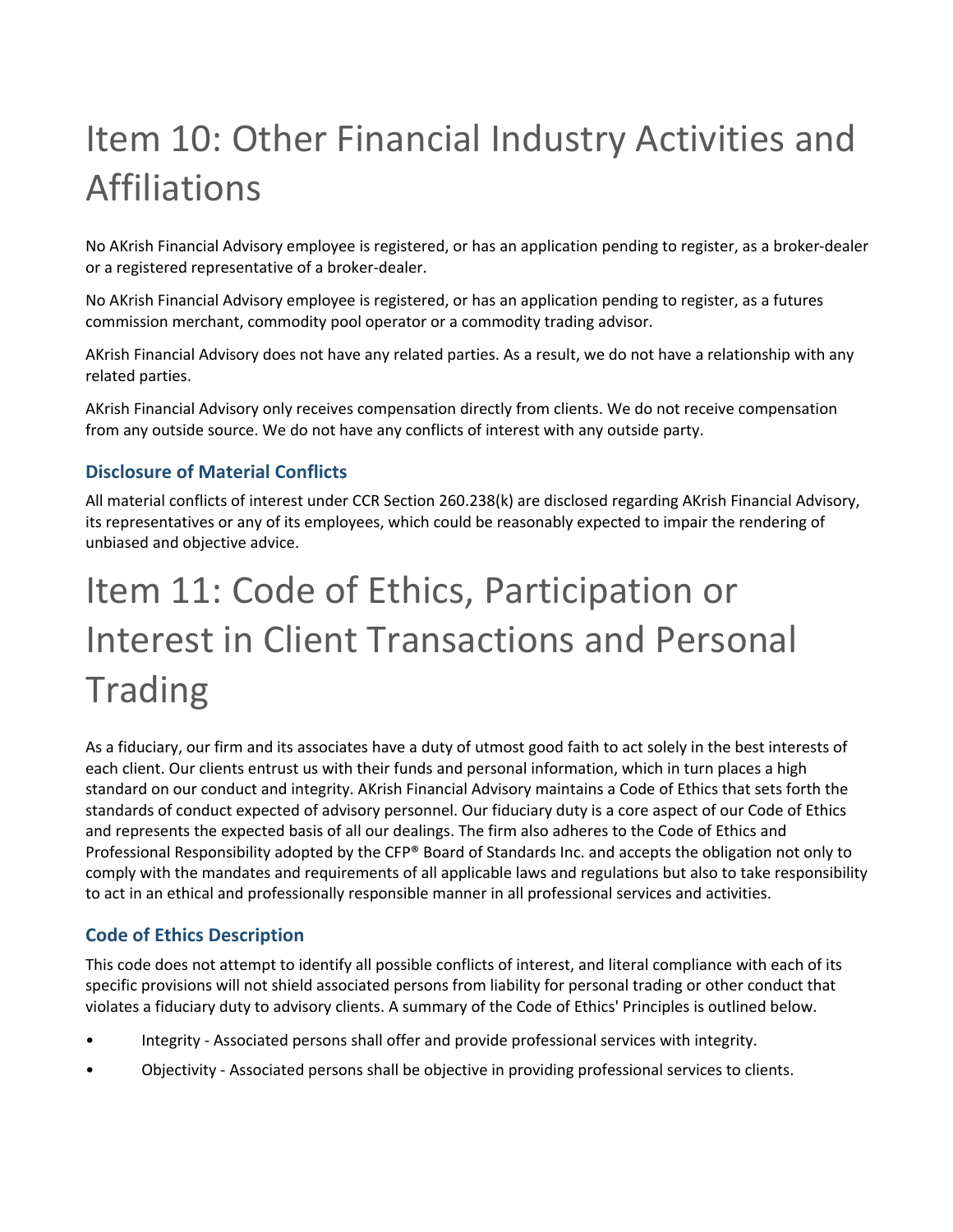- Competence Associated persons shall provide services to clients competently and maintain the necessary knowledge and skill to continue to do so in those areas in which they are engaged.
- Fairness Associated persons shall perform professional services in a manner that is fair and reasonable to clients, principals, partners, and employers, and shall disclose conflict(s) of interest in providing such services.
- Confidentiality Associated persons shall not disclose confidential client information without the specific consent of the client unless in response to proper legal process, or as required by law.
- Professionalism Associated persons' conduct in all matter shall reflect credit of the profession.
- Diligence Associated persons shall act diligently in providing professional services.

We periodically review and amend our Code of Ethics to ensure that it remains current, and we require all firm access persons to attest to their understanding of and adherence to the Code of Ethics at least annually. Our firm will provide a copy of its Code of Ethics to any client or prospective client upon request.

## **Investment Recommendations Involving a Material Financial Interest and Conflicts of Interest**

Neither our firm, its associates or any related person is authorized to recommend to a client, or effect a transaction for a client, involving any security in which our firm or a related person has a material financial interest, such as in the capacity as an underwriter, adviser to the issuer, etc.

### **Advisory Firm Purchase of Same Securities Recommended to Clients and Conflicts of Interest**

Our firm and its "related persons" may buy or sell securities similar to, or different from, those we recommend to clients for their accounts. A recommendation made to a client may be different in nature or timing from a recommendation made to a different client. In an effort to reduce or eliminate certain conflicts of interest involving the firm or personal trading, our policy may require that we restrict or prohibit associates' transactions in specific reportable securities transactions. Any exceptions or trading pre-clearance must be approved by the firm principal in advance of the transaction in an account, and we maintain the required personal securities transaction records per regulation.

### **Trading Securities At/Around the Same Time as Client's Securities**

From time to time, our firm or its "related persons" may buy or sell securities for themselves at or around the same time as clients. In an effort to reduce or eliminate certain conflicts of interest involving the firm or personal trading, our policy may require that we restrict or prohibit associates' transactions in specific reportable securities transactions. Any exceptions or trading pre-clearance must be approved by the firm principal in advance of the transaction in an account, and we maintain the required personal securities transaction records per regulation.

## Item 12: Brokerage Practices

### **Factors Used to Select Custodians and/or Broker-Dealers**

Anandi Krishnamurthy d/b/a AKrish Financial Advisory does not have any affiliation with Broker-Dealers. Specific custodian recommendations are made to clients based on their need for such services. We recommend custodians based on the reputation, the services provided by the firm and the aggregate costs for maintaining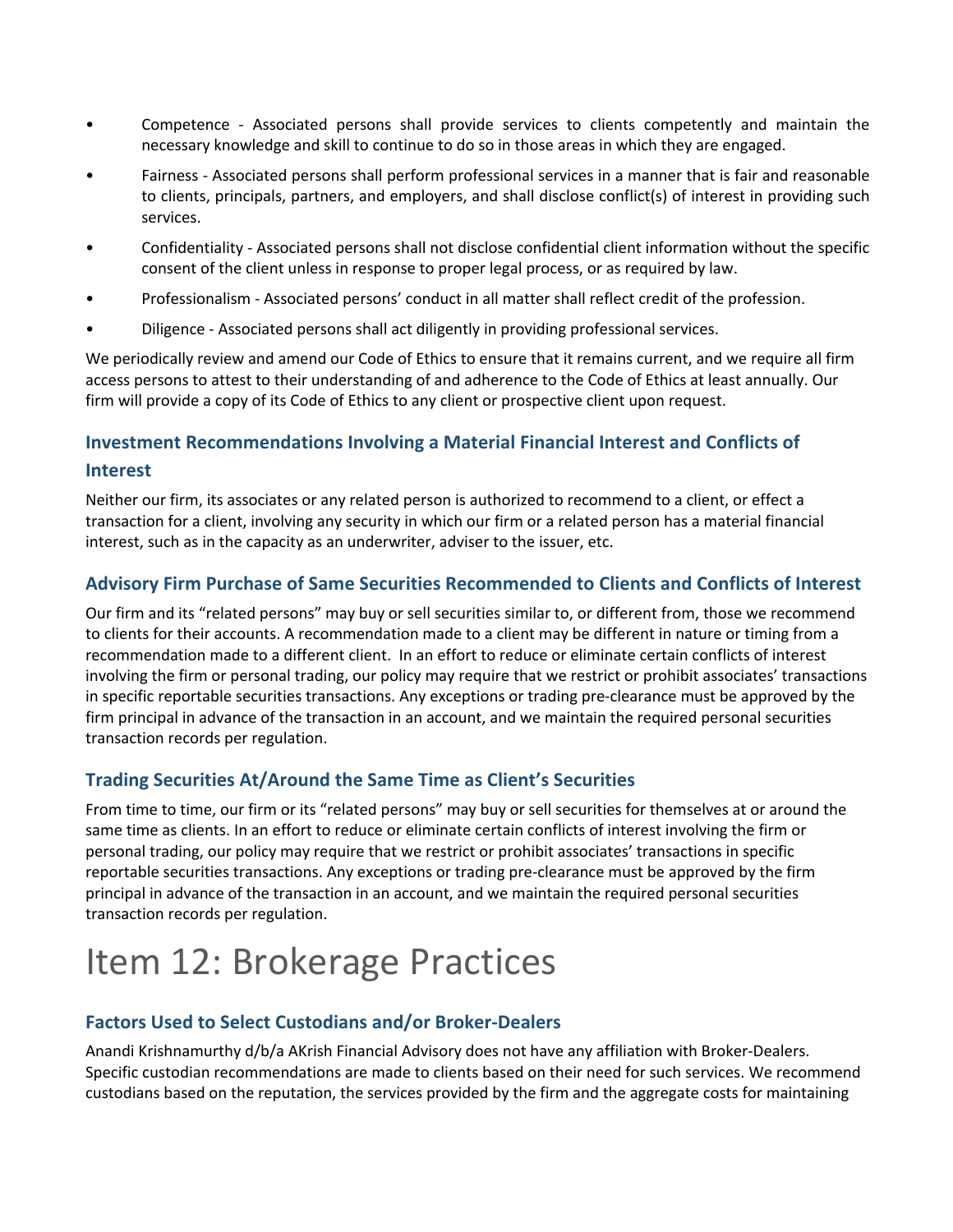accounts and executing transactions. We also consider client convenience such as proximity to a branch office when recommending a custodian.

#### **1. Research and Other Soft-Dollar Benefits**

We currently do not receive soft dollar benefits.

#### **2. Brokerage for Client Referrals**

We receive no referrals from a broker-dealer or third party in exchange for using that broker-dealer or third party.

#### **3. Clients Directing Which Broker/Dealer/Custodian to Use**

As a fee-only financial planner who does not offer investment management services, we do not have a concern over which broker-dealers a client may choose in order to implement our investment recommendations.

## **Aggregating (Block) Trading for Multiple Client Accounts**

Some Registered Investment Advisers execute client accounts on an aggregated basis to lower expenses. As a fee-only financial planner who does not offer investment management services, we do not execute trades on behalf of clients. As a result, it is up to the client to negotiate their own trading costs with their broker-dealer.

## Item 13: Review of Accounts

Anandi Krishnamurthy, Principal and CCO of AKrish Financial Advisory, will contact clients with ongoing engagement agreements to obtain current information regarding their assets and investment holdings and will review this information as part of our financial planning and investment advisory services. AKrish Financial Advisory does not provide specific reports to clients, other than financial plans.

## Item 14: Client Referrals and Other Compensation

We do not receive any economic benefit, directly or indirectly, from any third party for advice rendered to our clients. Nor do we, directly or indirectly, compensate any person who is not advisory personnel for client referrals.

## Item 15: Custody

AKrish Financial Advisory does not accept custody of client funds.

## Item 16: Investment Discretion

We do not provide investment management services, and therefore do not exercise discretion.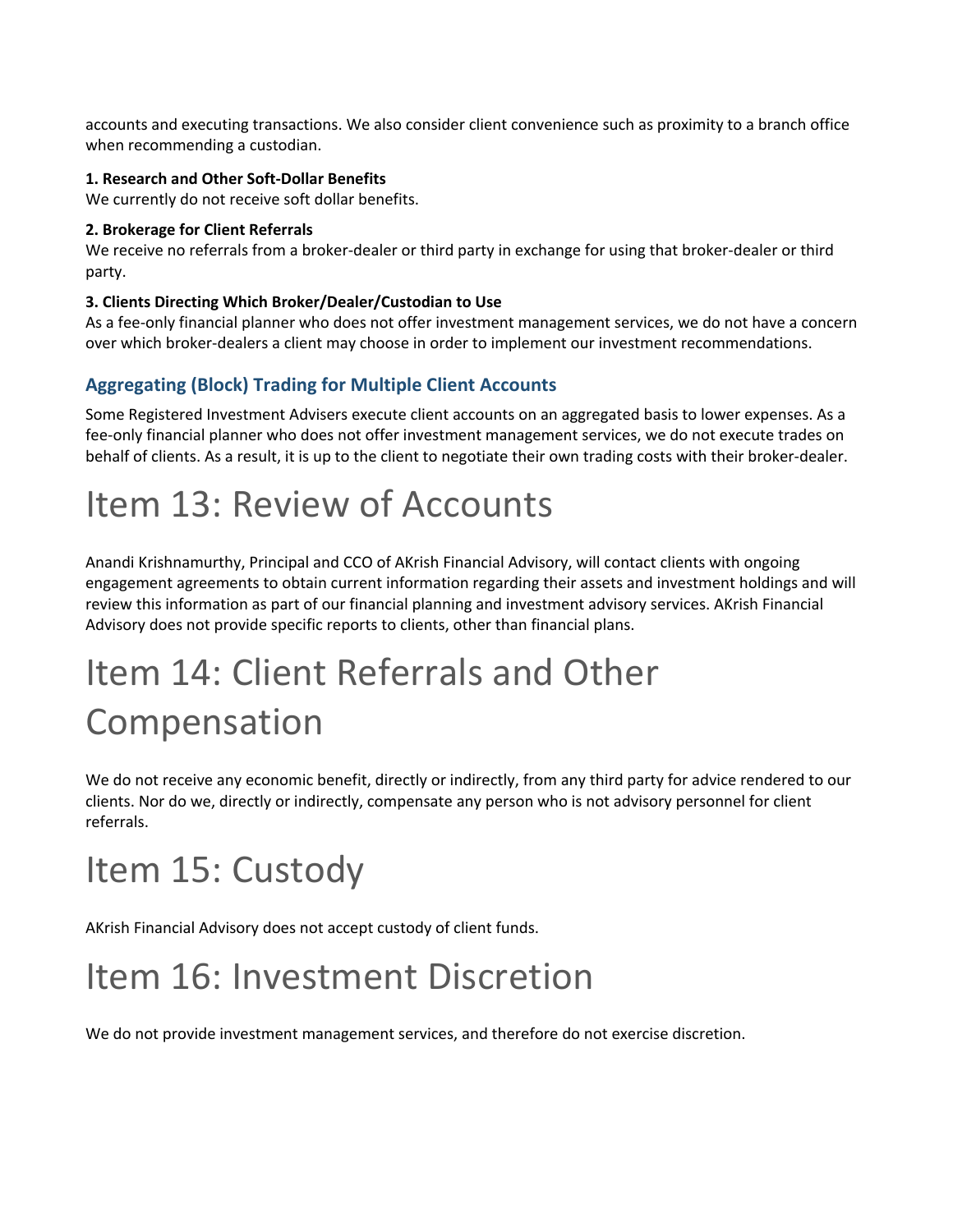## Item 17: Voting Client Securities

AKrish Financial Advisory does not provide investment management services and does not vote client securities. Therefore, Clients maintain exclusive responsibility for: (1) voting proxies, and (2) acting on corporate actions pertaining to the Client's investment assets. The Client shall instruct the Client's qualified custodian to forward to the Client copies of all proxies and shareholder communications relating to the Client's investment assets. If the client would like our opinion on a particular proxy vote, they may contact us at the number listed on the cover of this brochure.

In most cases, you will receive proxy materials directly from the account custodian. However, in the event we were to receive any written or electronic proxy materials, we would forward them directly to you by mail, unless you have authorized our firm to contact you by electronic mail, in which case, we would forward you any electronic solicitation to vote proxies.

## Item 18: Financial Information

Registered Investment Advisers are required in this Item to provide you with certain financial information or disclosures about our financial condition. We have no financial commitment that impairs our ability to meet contractual and fiduciary commitments to clients, and we have not been the subject of a bankruptcy proceeding.

We do not have custody of client funds or securities or require or solicit prepayment of more than \$500 in fees per client six months in advance.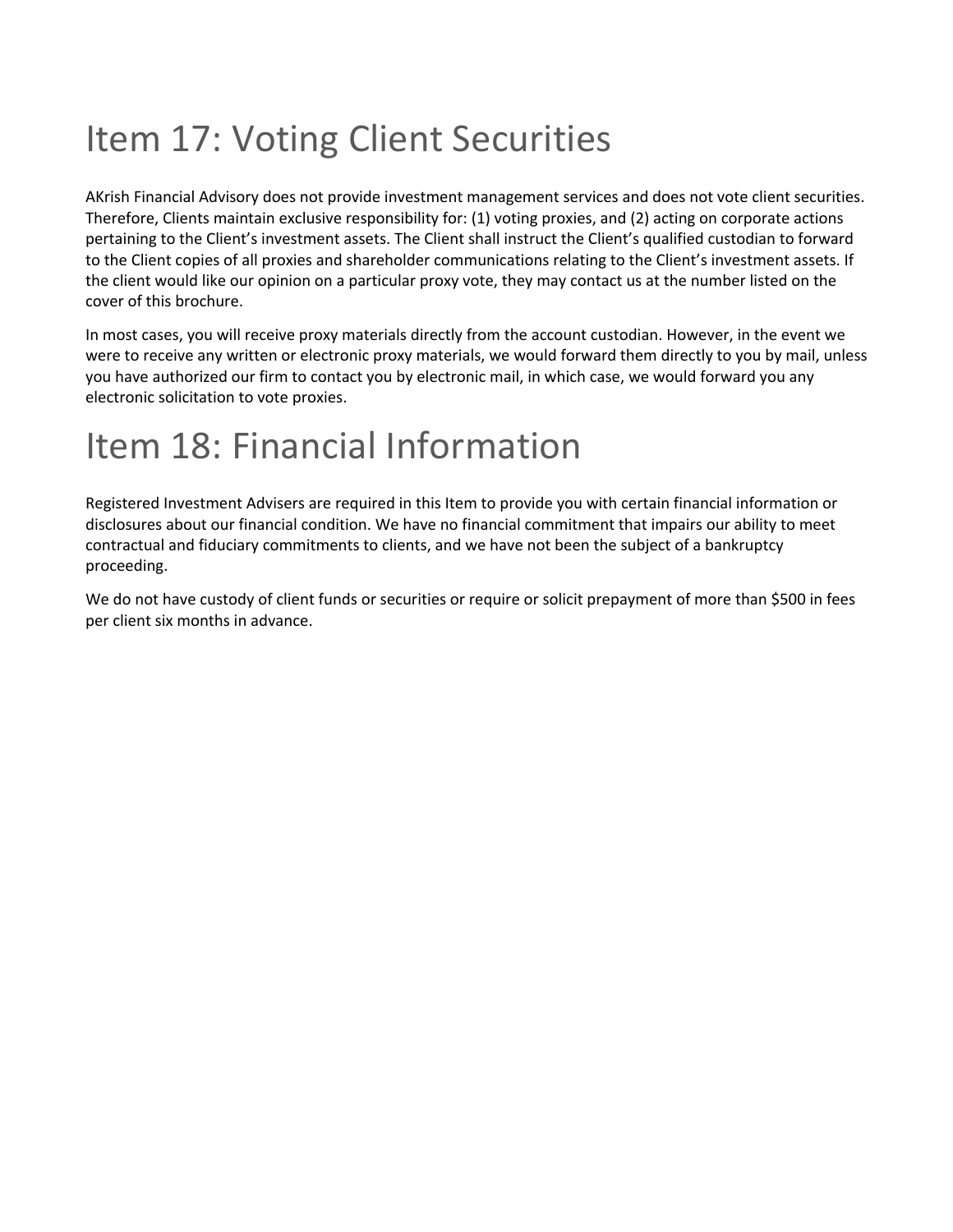## Item 19: Requirements for State-Registered Advisers

### **Anandi Krishnamurthy**

Born: 1956

### **Educational Background**

- 2012, Certificate Program in Personal Financial Planning, University of California Santa Cruz Extension
- 1987, Master's in Computer Science, Rochester Institute of Technology
- 1978, Bachelor's in Electrical Engineering, Birla Institute of Science and Technology

### **Business Experience**

- 6/2017 Present, Anandi Krishnamurthy d/b/a AKrish Financial Advisory\*, Principal and CCO
- 12/2016 4/2017, self-employed, hourly paraplanning work for Wade Financial Advisory.
- 01/2014 12/2016, Wade Financial Advisory, Financial Planning Specialist
- 05/2012 01/2014, self-employed
- 03/2003 05/2012, IBM, Senior Software Developer

\*On Track Financial Advisory changed its business name to AKrish Financial Advisory in 02/2018.

### **Professional Designations, Licensing & Exams**

**CFP (Certified Financial Planner)** ®**:** CFP® certificants must have a minimum of three years of workplace experience in financial planning and develop their theoretical and practical financial planning knowledge by completing a comprehensive course of study approved by CFP® Board. Anandi passed a comprehensive 2-day, 10-hour CFP® Certification Examination that tested her ability to apply financial planning knowledge in an integrated format. Anandi must also complete 30 hours of continuing education hours every two years, including two hours on the Code of Ethics and other parts of the Standards of Professional Conduct, to maintain competence and keep up with developments in the financial planning field. As a final step to certification,  $\text{CFP}^*$ practitioners agree to abide by a strict code of professional conduct.

## **Other Business Activities**

Anandi Krishnamurthy does not participate in any other business activity.

## **Performance Based Fees**

AKrish Financial Advisory is not compensated by performance-based fees.

## **Material Disciplinary Disclosures**

No management person at Anandi Krishnamurthy d/b/a AKrish Financial Advisory has ever been involved in an arbitration claim of any kind or been found liable in a civil, self-regulatory organization, or administrative proceeding.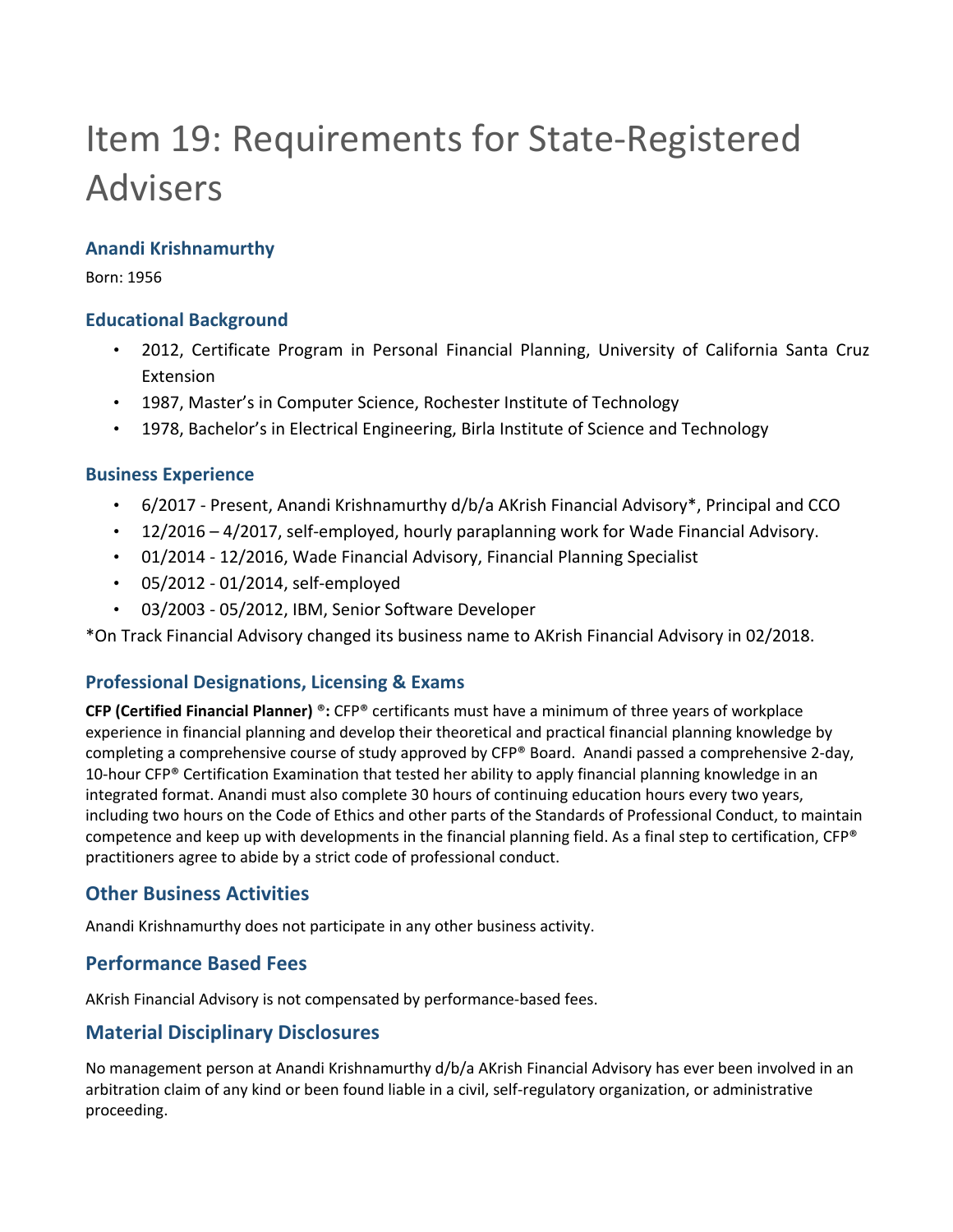## **Material Relationships That Management Persons Have With Issuers of Securities**

Anandi Krishnamurthy d/b/a AKrish Financial Advisory, nor Anandi Krishnamurthy, have any relationship or arrangement with issuers of securities.

### **Additional Compensation**

Anandi Krishnamurthy does not receive any additional compensation from any person, company, or organization, in exchange for providing clients advisory services through AKrish Financial Advisory.

### **Supervision**

Anandi Krishnamurthy, as Principal and Chief Compliance Officer of AKrish Financial Advisory, is responsible for supervision. She may be contacted at the phone number on this brochure supplement.

### **Requirements for State Registered Advisers**

Anandi Krishnamurthy has NOT been involved in any arbitration, civil proceeding, self-regulatory proceeding, administrative proceeding, or bankruptcy petition.

#### **Conflicts of Interest**

Pursuant to California Code of Regulations Section 260.238 (k) any material conflicts of interest regarding the investment adviser, its representatives or any of its employees are disclosed to the client prior to entering into any Advisory or Financial Planning Agreement.

#### **Business Continuity Plan**

AKrish Financial Advisory Financial maintains a written Business Continuity Plan that identifies procedures related to an emergency or significant business disruption, including death of the investment adviser or any of its representatives.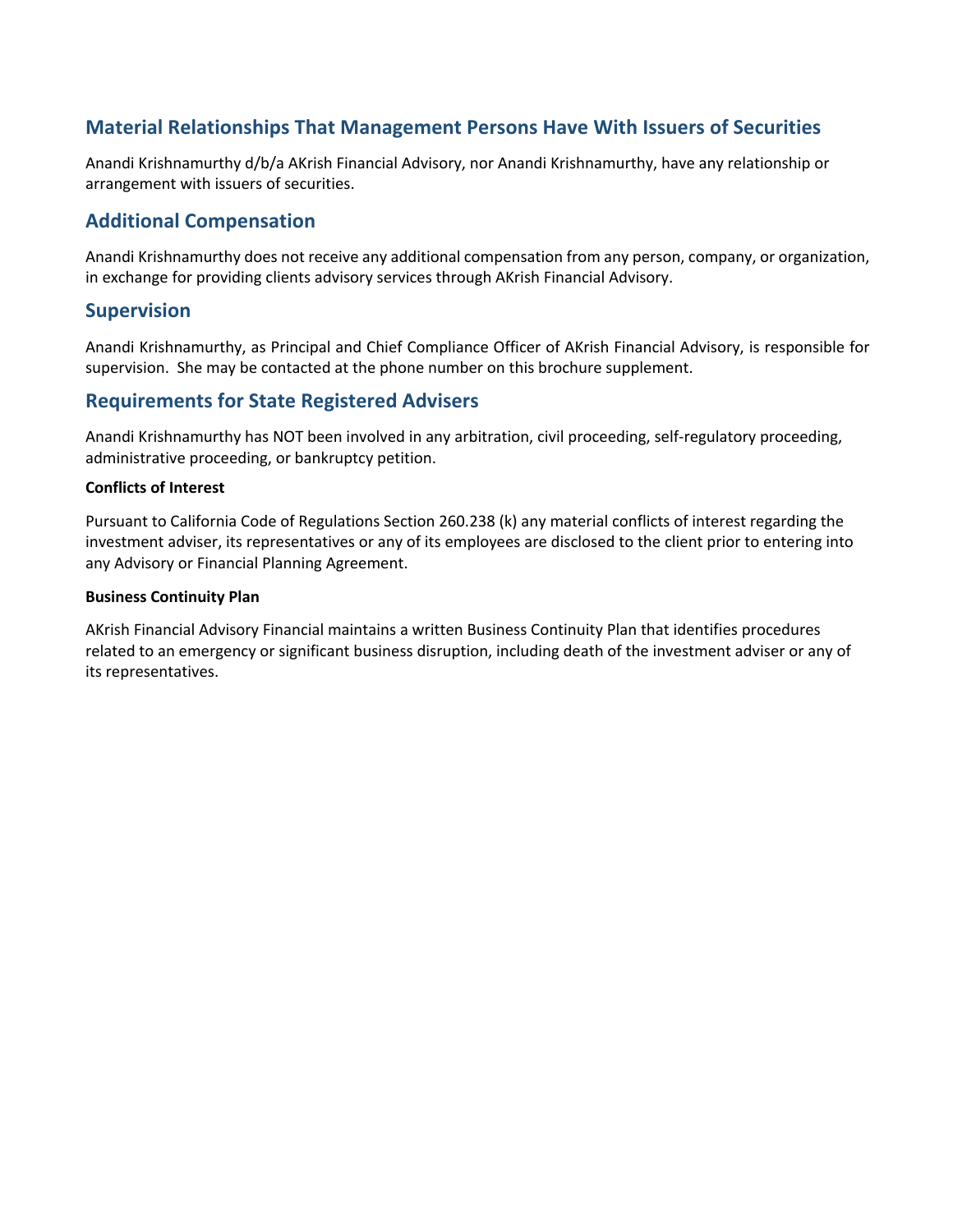## Anandi Krishnamurthy d/b/a AKrish Financial Advisory

19925 Stevens Creek Blvd #100 Cupertino, CA 95014 (408) 785-7875

Dated February 2018

Form ADV Part 2B – Brochure Supplement

*For*

## **Anandi Krishnamurthy - Individual CRD#6807787**

## Principal, and Chief Compliance Officer

This brochure supplement provides information about Anandi Krishnamurthy that supplements the Anandi Krishnamurthy d/b/a AKrish Financial Advisory (AKFA) brochure. A copy of that brochure precedes this supplement. Please contact Anandi Krishnamurthy if the brochure is not included with this supplement or if you have any questions about the contents of this supplement.

Additional information about Anandi Krishnamurthy is available on the SEC's website at www.adviserinfo.sec.gov which can be found using the identification number 6807787.

# Item 2: Educational Background and Business Experience

## **Anandi Krishnamurthy**

Born: 1956

## **Educational Background**

- 2012, Certificate Program in Personal Financial Planning, University of California Santa Cruz Extension
- 1987, Master's in Computer Science, Rochester Institute of Technology
- 1978, Bachelor's in Electrical Engineering, Birla Institute of Science and Technology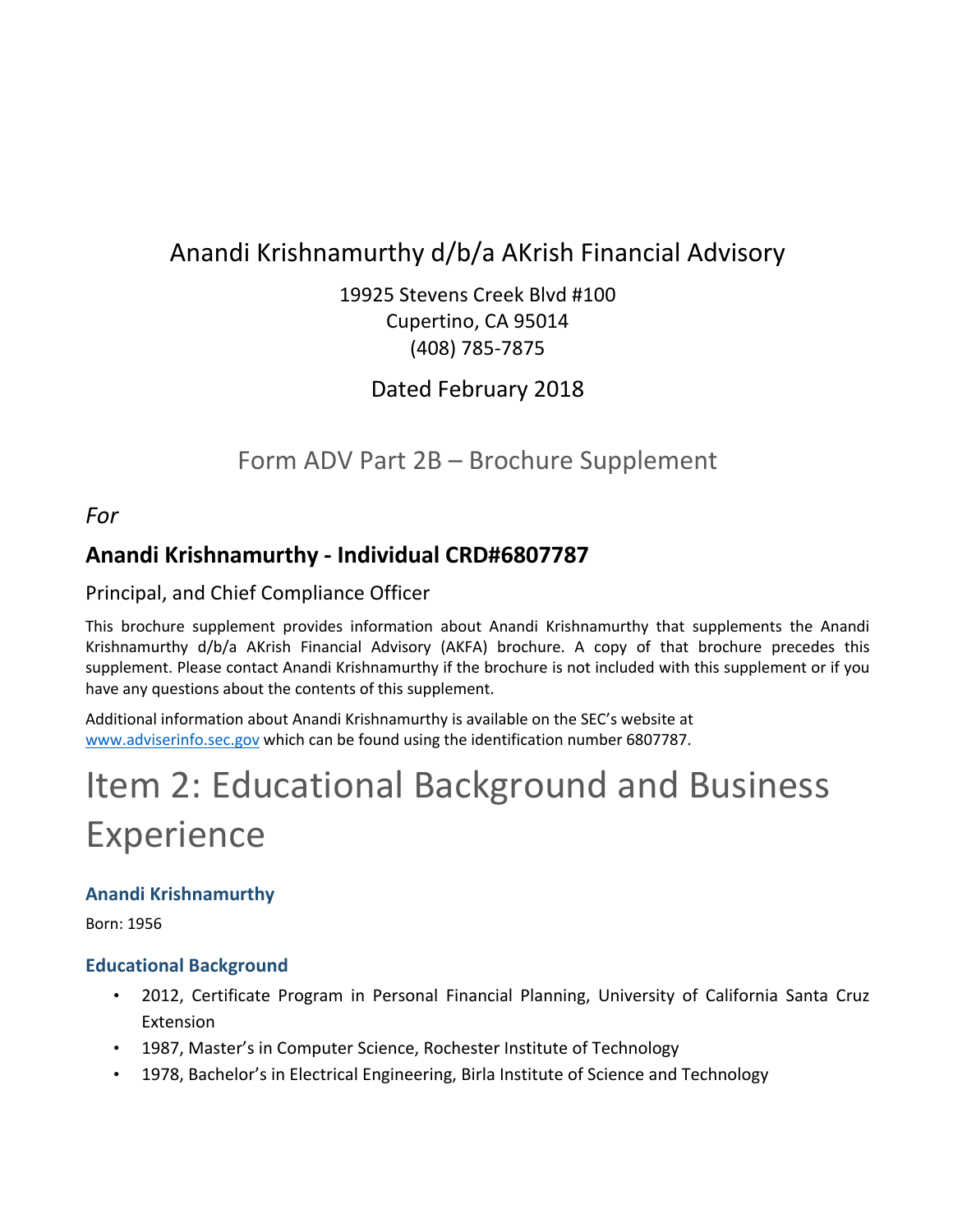### **Business Experience**

- 06/2017 Present, Anandi Krishnamurthy d/b/a AKrish Financial Advisory\*, Principal and CCO
- 12/2016 4/2017, self-employed, hourly paraplanning work for Wade Financial Advisory.
- 01/2014 12/2016, Wade Financial Advisory, Financial Planning Specialist
- 05/2012 01/2014, self-employed
- 03/2003 05/2012, IBM, Senior Software Developer

\*On Track Financial Advisory changed its business name to AKrish Financial Advisory in 02/2018.

## **Professional Designations, Licensing & Exams**

**CFP (Certified Financial Planner)** ®**:** CFP® certificants must have a minimum of three years of workplace experience in financial planning and develop their theoretical and practical financial planning knowledge by completing a comprehensive course of study approved by CFP® Board. Anandi passed a comprehensive 2-day, 10-hour CFP® Certification Examination that tested her ability to apply financial planning knowledge in an integrated format. Anandi must also complete 30 hours of continuing education hours every two years, including two hours on the Code of Ethics and other parts of the Standards of Professional Conduct, to maintain competence and keep up with developments in the financial planning field. As a final step to certification, CFP® practitioners agree to abide by a strict code of professional conduct.

## Item 3: Disciplinary Information

No management person at Anandi Krishnamurthy d/b/a AKrish Financial Advisory has ever been involved in an arbitration claim of any kind or been found liable in a civil, self-regulatory organization, or administrative proceeding.

## Item 4: Other Business Activities

Anandi Krishnamurthy does not participate in any other business activity.

## Item 5: Additional Compensation

Anandi Krishnamurthy does not receive any additional compensation from any person, company, or organization, in exchange for providing clients advisory services through AKrish Financial Advisory.

## Item 6: Supervision

Anandi Krishnamurthy, as Principal and Chief Compliance Officer of AKrish Financial Advisory, is responsible for supervision. She may be contacted at the phone number on this brochure supplement.